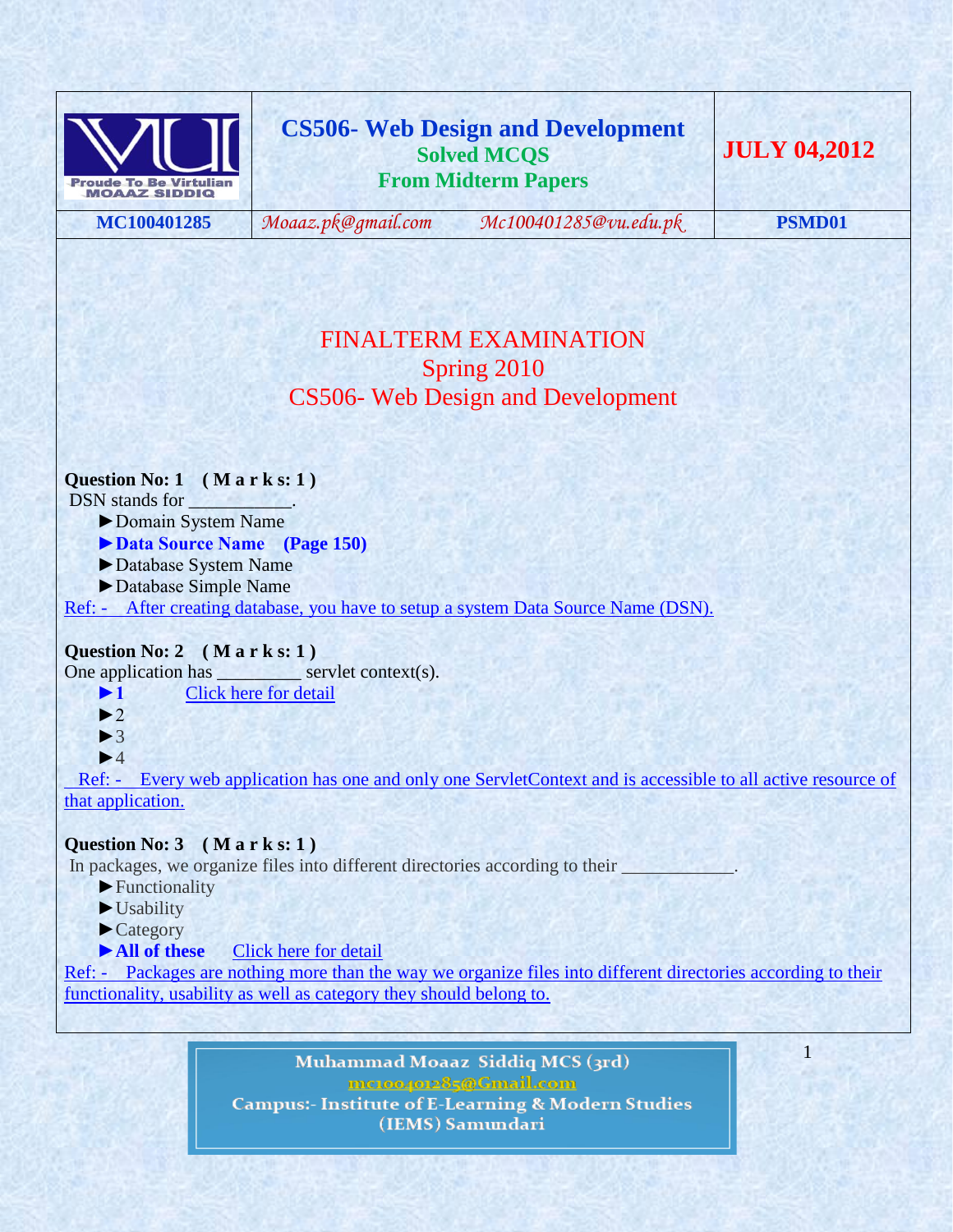

Ref :- Layers – represents the logical view of application

Muhammad Moaaz Siddiq MCS (3rd) metoopote85@Gmail.com **Campus:- Institute of E-Learning & Modern Studies** (IEMS) Samundari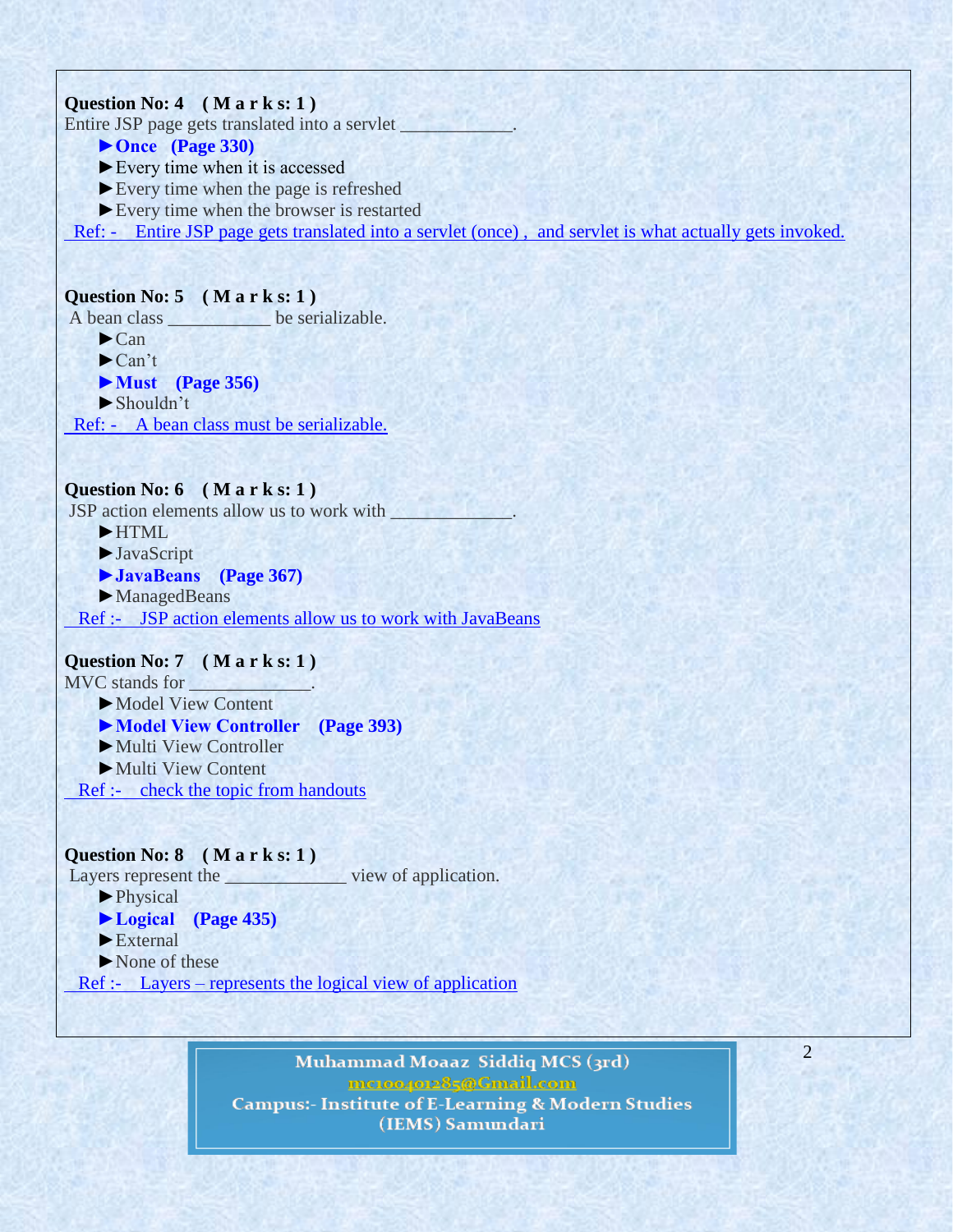

Muhammad Moaaz Siddiq MCS (3rd) metoopote85@Gmail.com **Campus:- Institute of E-Learning & Modern Studies** (IEMS) Samundari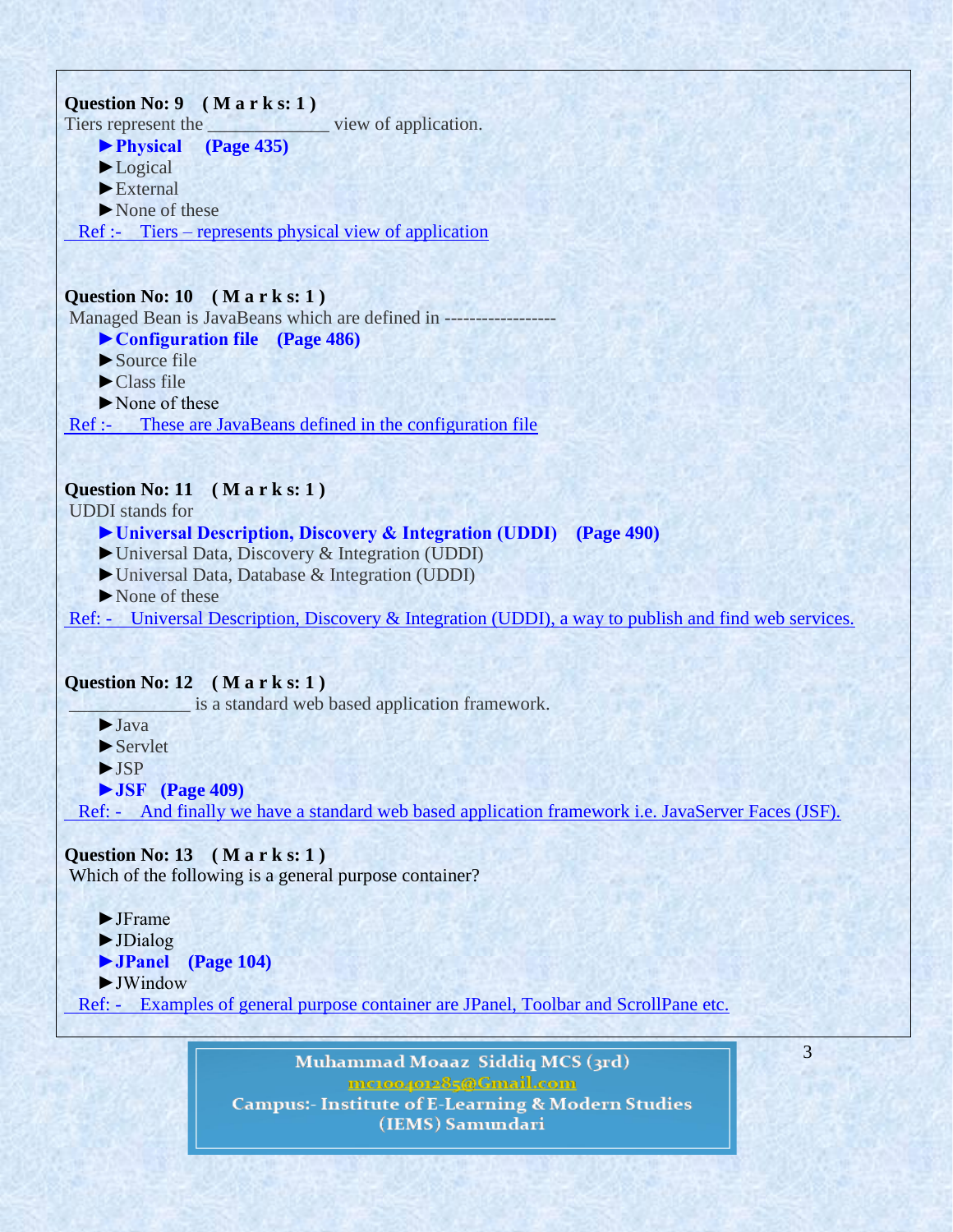

Muhammad Moaaz Siddiq MCS (3rd) metoopote85@Gmail.com **Campus:- Institute of E-Learning & Modern Studies** (IEMS) Samundari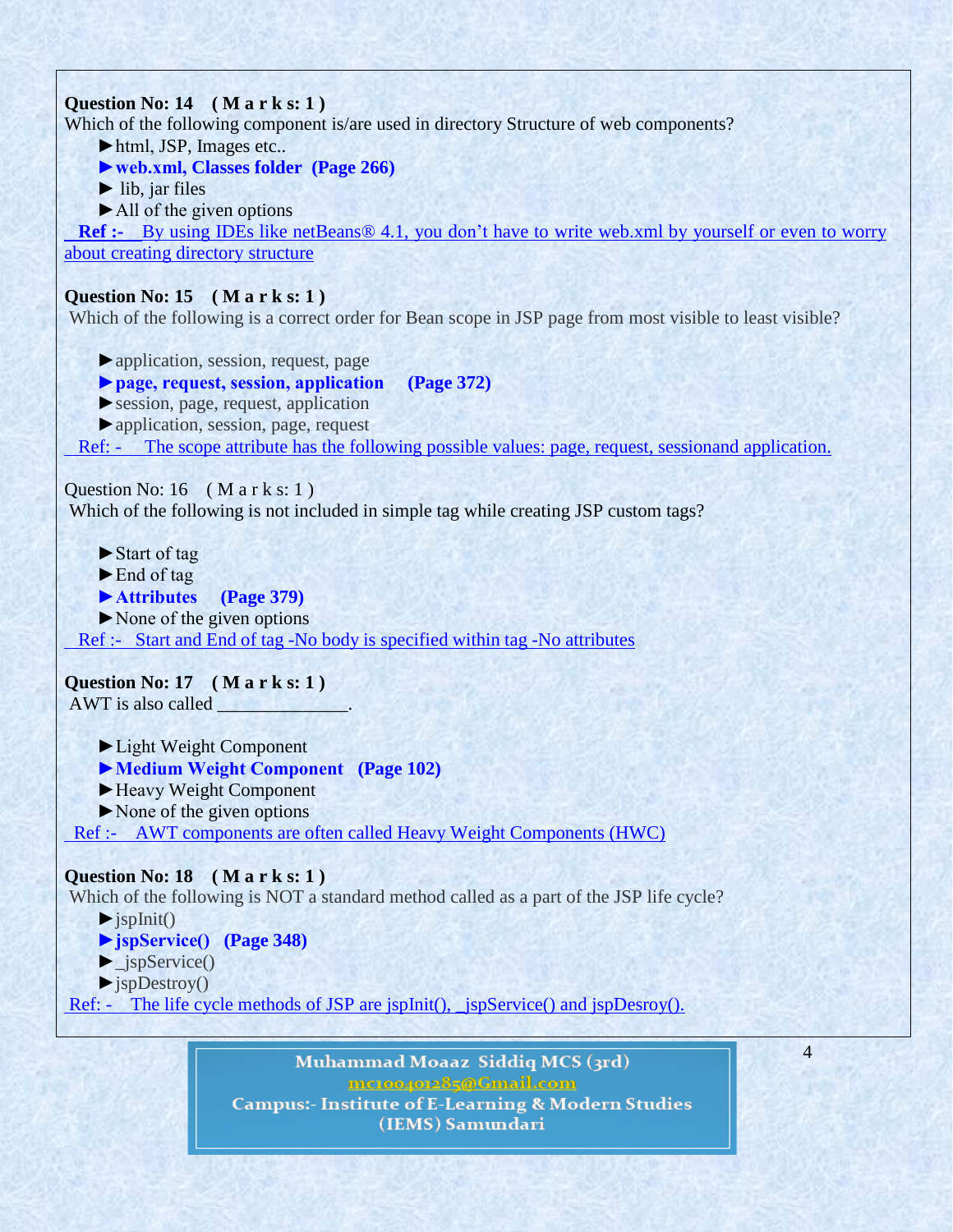

Muhammad Moaaz Siddiq MCS (3rd) mc.compoz&5@Cmail.com **Campus:- Institute of E-Learning & Modern Studies** (IEMS) Samundari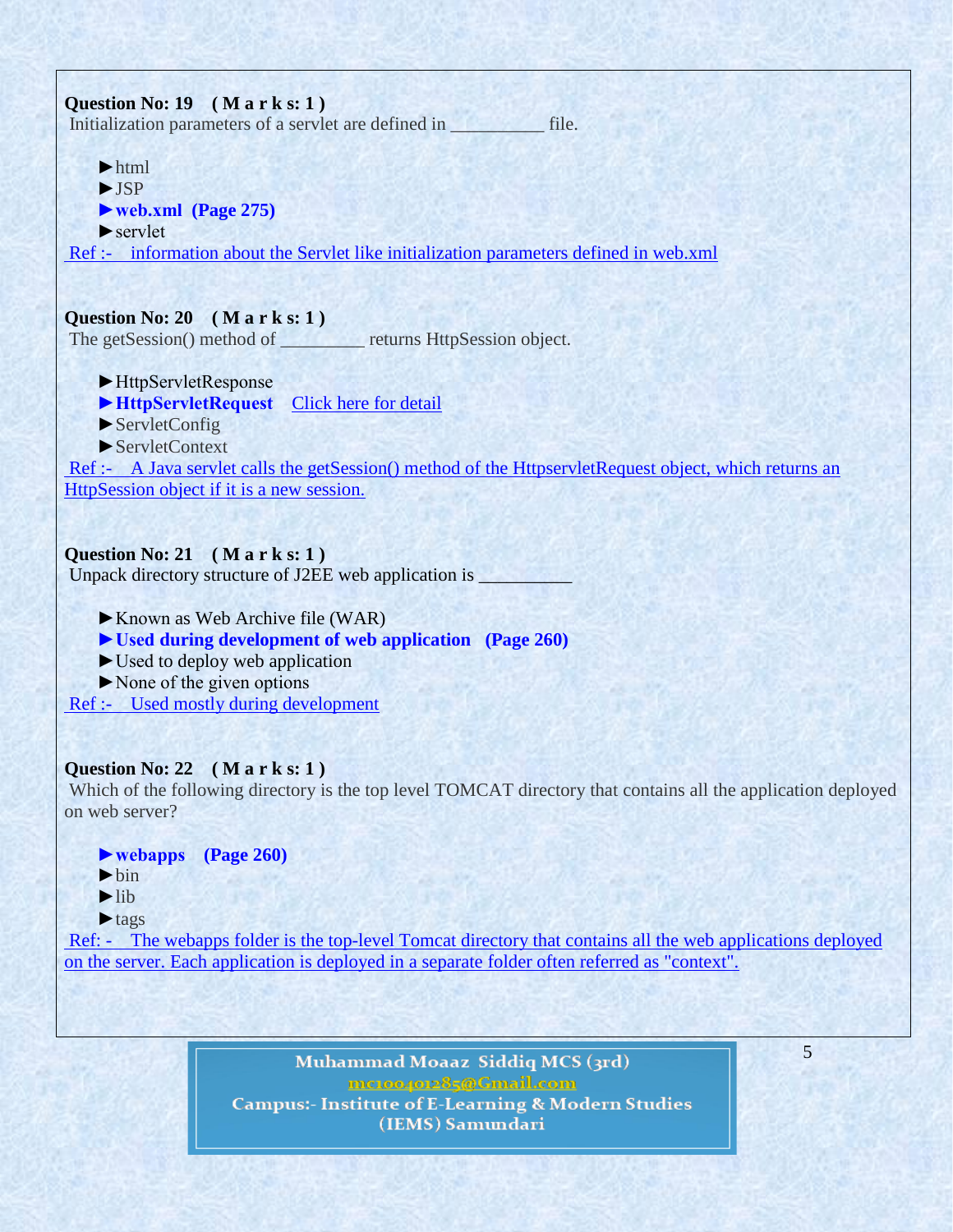

metoopote85@Gmail.com **Campus:- Institute of E-Learning & Modern Studies** (IEMS) Samundari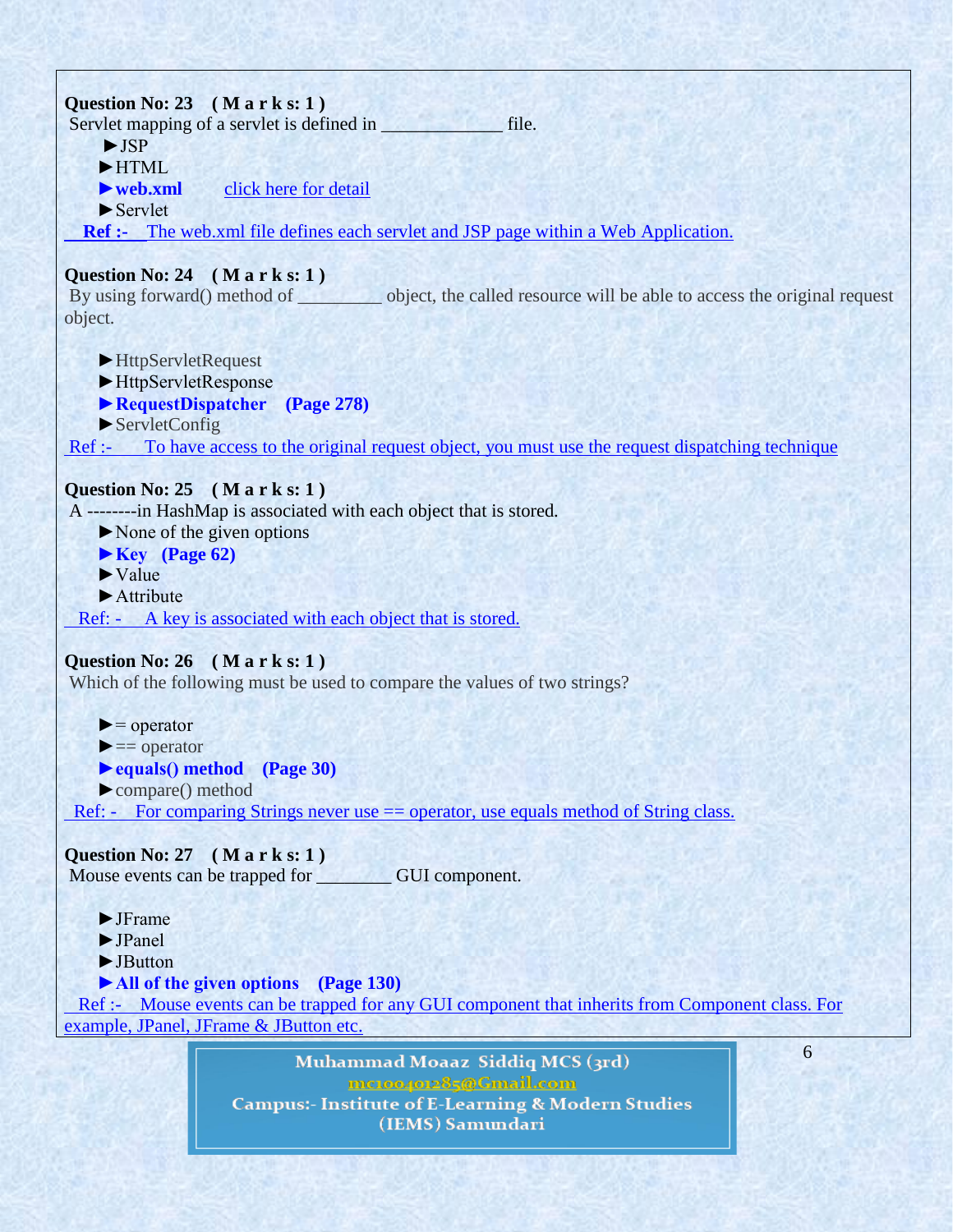# **Question No: 28 ( M a r k s: 1 )**  Port is a transport address to which processes can \_\_\_\_\_\_\_ for connections request. ►read  $\blacktriangleright$  Write  **►Listen (Page 211)** ►None of the given options Ref: - It is a transport address to which processes can listen for connections request. **Question No: 29 ( M a r k s: 1 )**  In which file do we define a servlet mapping?

► **Web.xml** click here for [detail](http://www.adp-gmbh.ch/java/web_application/web_xml.html) rep

- $\blacktriangleright$  index html
- $\blacktriangleright$  Servlet.xml
- ►None of the given options

Ref :- The web.xml file defines each servlet and JSP page within a Web Application.

### **Question No: 30 ( M a r k s: 1 )**

Which of the following is appropriate for Page-with-Bean approach?

- ►The code becomes a mixture of presentation, business and data access logic.
- ►The maintenance of the application becomes a nightmare.
- ►A lot of code is also get duplicated.
- **►All the business logic goes into one application (Page 411)**

Ref: - all the business logic goes into JavaBeans. Therefore, the web application is a collection of JSPs and JavaBeans.

# **FINALTERM EXAMINATION Spring 2009 CS506- Web Design and Development**

### **Question No: 1 ( M a r k s: 1 )**

From the Following; which we don't include in simple tag while creating JSP custom tags:

- ► Start of tag
- ► End of tag
- **► Attributes (Page 379)**
- ► None of these

Ref: - Start and End of tag -No body is specified within tag -No attributes

Muhammad Moaaz Siddiq MCS (3rd) metoopote85@Gmail.com **Campus:- Institute of E-Learning & Modern Studies** (IEMS) Samundari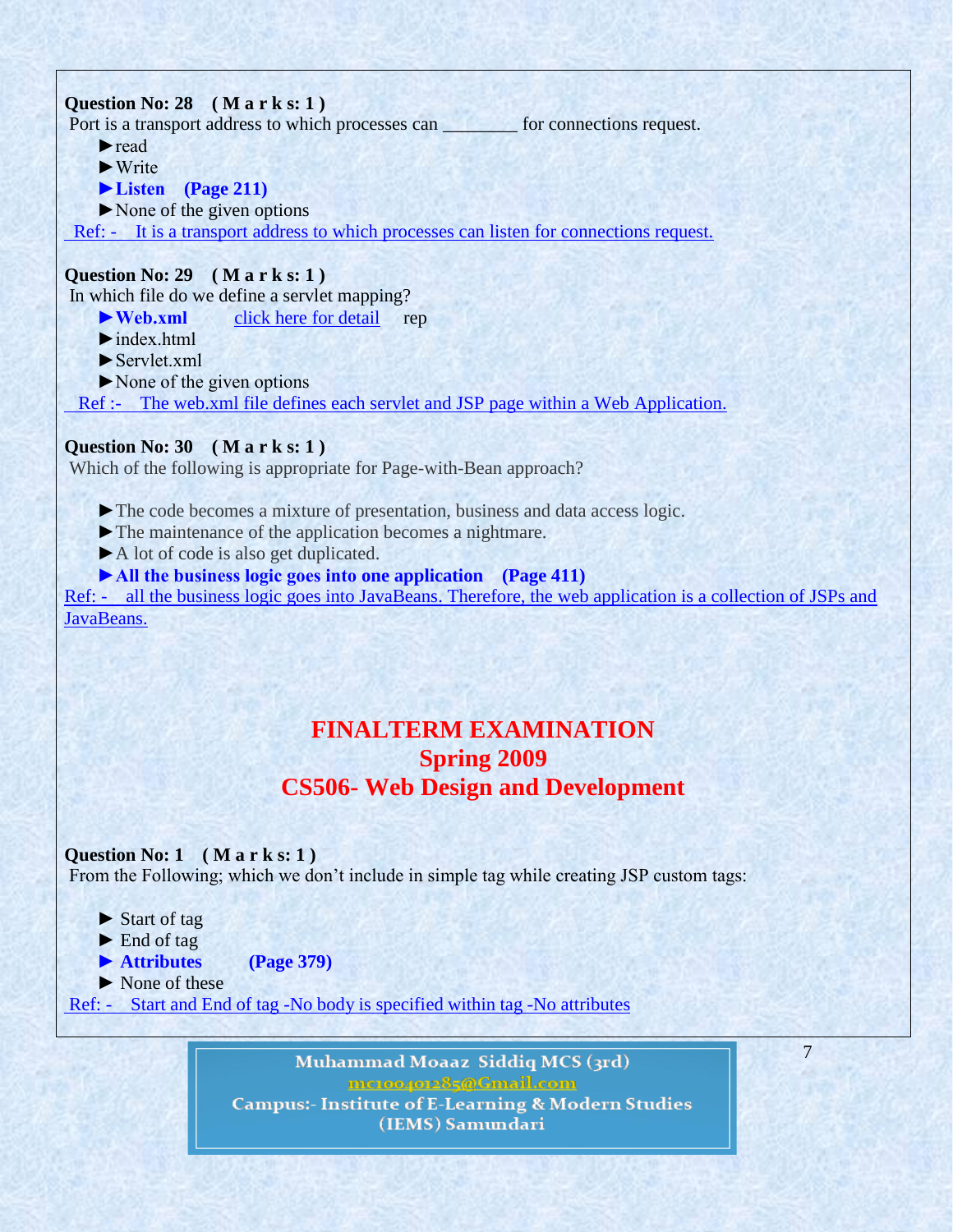# **Question No: 2 ( M a r k s: 1 )**

From the following; which component is/are used in directory Structure of web components:

► index.htm, JSP, Images etc...

- **► Web-inf, web.xml (Page 266)**
- ► Classes, servlets classes
- $\blacktriangleright$  lib, jar files
- ► All of these

**Ref: -** By using IDEs like netBeans® 4.1, you don't have to write web.xml by yourself or even to worry about creating directory structure

### **Question No: 3 ( M a r k s: 1 )**

From following; which is the main reason that enters a thread into dead state:

- ► a)It dies a natural death because thread completes its execution.
- ► b)It is killed because someone invoked its stop method.
- ► **Both a and b.** [Click here for detail](http://www.google.com.pk/url?sa=t&rct=j&q=&esrc=s&source=web&cd=11&ved=0CFUQFjAAOAo&url=http://users.iit.uni-miskolc.hu/~szkovacs/ParhRendszSeg/javathread.pdf&ei=W6XNT5GzHdHP4QTkvOw5&usg=AFQjCNFHo-eBvqnvBcSF5vJ7QTCYycMMSA&sig2=GSSKohCImulfe0Du)
- ► None of these.

 Ref: - it dies a natural death because the run method exits. It is killed because someone invoked its stop method.

### **Question No: 4 ( M a r k s: 1 )**

From the following; which approach is used in java to create threads,

- $\blacktriangleright$  Interface
- ► Inheritance
- ▶ **Both Interface and Inheritance** (Page 228)
- ▶ None of these.

Ref: - There are two approaches to create threads in Java. Using Interface and Using Inheritance.

### **Question No: 5 ( M a r k s: 1 )**

RPC stands for

- ► Remote Personal Computer (RPC)
- **► Remote Procedure Calls (RPC). (Page 488)**
- ► Remote Procedure Client (RPC)
- ► None of these

 [R](http://vuzs.net/)ef: - In the beginning, things were built and deployed typically in the form of client and server model in which clients talk to a single server, for example, remote procedure calls (RPC).

### **Question No: 6 ( M a r k s: 1 )**

From the following which one is not a built-in validator?

- ► DoubleRangeValidator
- ► LongRangeValidator
- ► LengthValidator
- **► StringValidator (Page 486)**

Ref: - Some built-in validators are:

Muhammad Moaaz Siddiq MCS (3rd) mc.oope.e85@Gmail.com **Campus:- Institute of E-Learning & Modern Studies** 

(IEMS) Samundari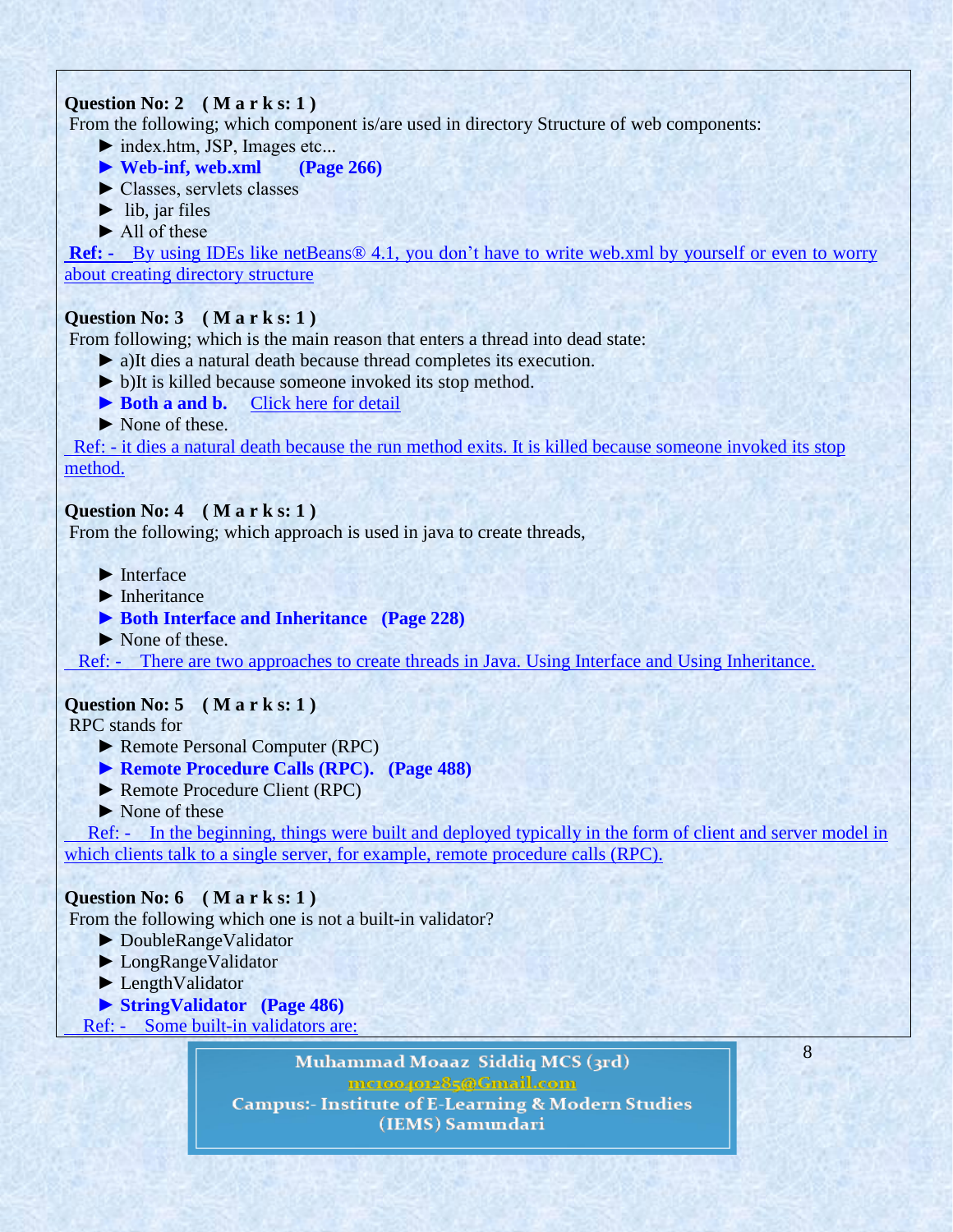DoubleRangeValidator LongRangeValidator LengthValidator

### **Question No: 7 ( M a r k s: 1 )**

------------- can be used to specify dynamic attribute values for JSTL actions without using full-blown programming language.

 **► EL (Page 468)** ► RT ► Both EL and RT ► None of these Ref: - JSTL includes supports for Expression Language thus EL can be used to specify dynamic attribute values for JSTL actions without using full-blown programming language. **Question No: 8 ( M a r k s: 1 )**  The dot operator in Expression Language typically used for accessing the --------------------of an object.  **► Properties (Page 458)**

► Elements

► Values

► Attributes

Ref: - The dot operator typically used for accessing the properties of an object.

### **Question No: 9 ( M a r k s: 1 )**

Tiers represent the view of application.

- **► Physical (Page 435) rep**
- ► Logical
- ► External
- ► None of these

Ref :- Tiers – represents physical view of application

### **Question No: 10 ( M a r k s: 1 )**

Layers represent the view of application.

- ▶ Physical
- **► Logical (Page 435)**
- ► External
- ▶ None of these

Ref :- Layers – represents the logical view of application

### **Question No: 11 ( M a r k s: 1 )**

Which of the following is appropriate for Page-with-Bean approach?

- ► The code becomes a mixture of presentation, business and data access logic.
- ► The maintenance of the application becomes a nightmare.
- ► A lot of code is also get duplicated.
- **► All the business logic goes into one application. (Page 411)**

Muhammad Moaaz Siddiq MCS (3rd) meton/ore85@Gmail.com **Campus:- Institute of E-Learning & Modern Studies** (IEMS) Samundari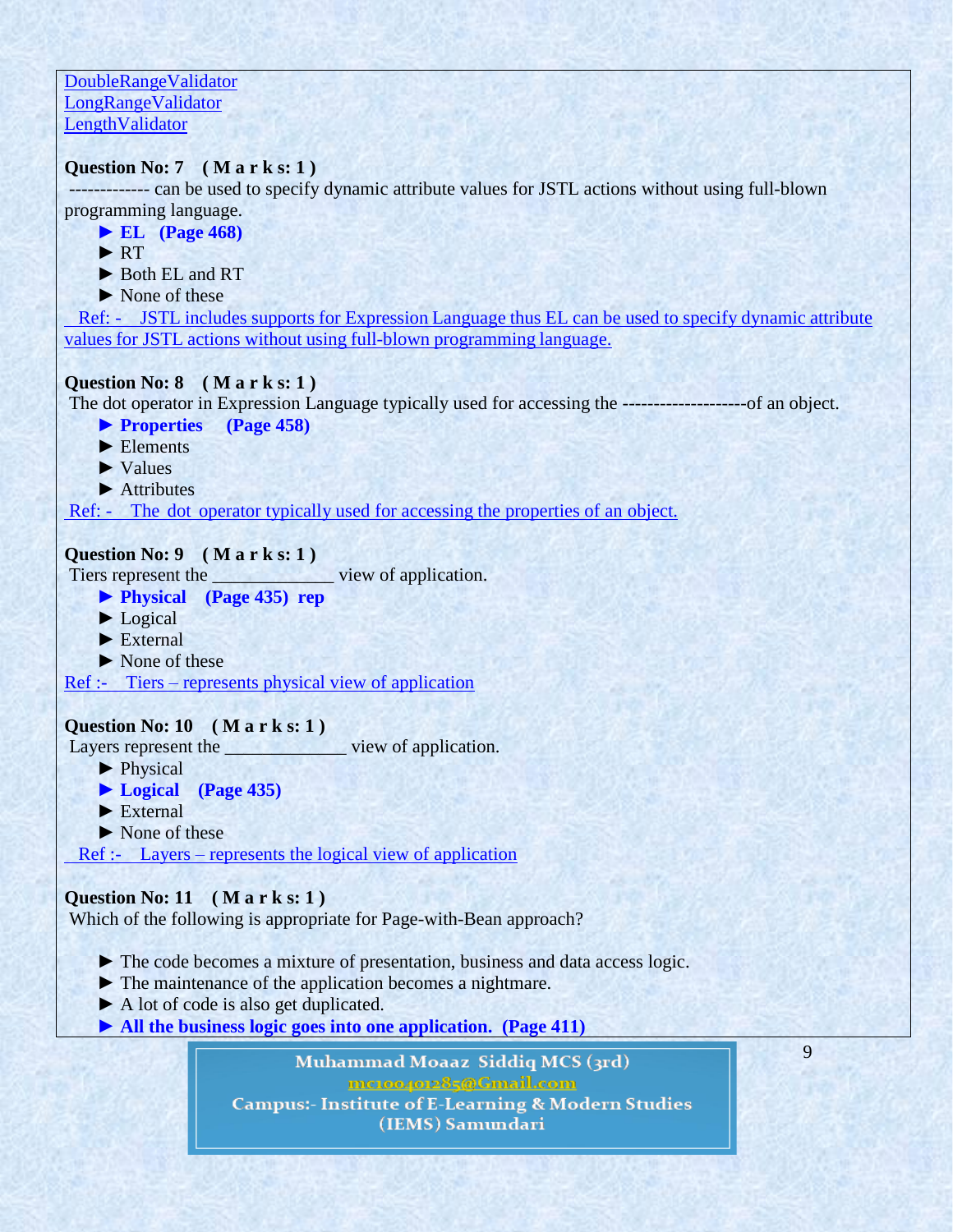Ref: - all the business logic goes into JavaBeans. Therefore, the web application is a collection of JSPs and JavaBeans.



► Nothing

Ref: - A java code fragment which returns String

Muhammad Moaaz Siddiq MCS (3rd) metoopote85@Gmail.com **Campus:- Institute of E-Learning & Modern Studies** (IEMS) Samundari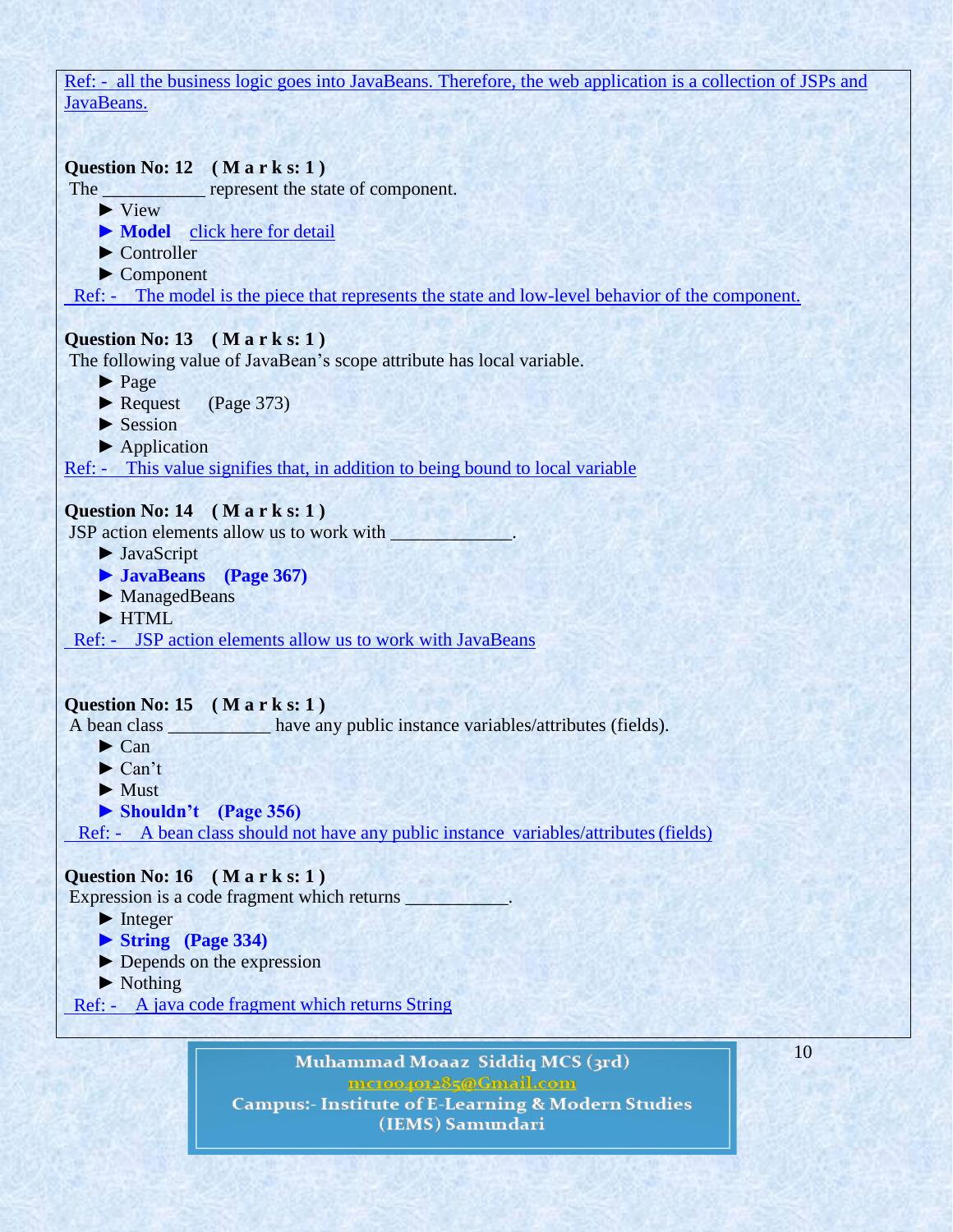# **Question No: 17 ( M a r k s: 1 )**

JSP file is compiled

- ▶ **Whenever there is some modification in the file** [Click here for detail](http://www.webnms.com/webnms/help/developer_guide/web_client/web_compile_jsp.html)
- $\blacktriangleright$  Whenever it is accessed
- ► Whenever browser is restarted
- ► Whenever the page is refreshed

 **Ref: -** whenever a .jsp file is modified in the development environment; it must be compiled before being invoked in the client.

# **Question No: 18 ( M a r k s: 1 )**

Servlet session and JSP session have \_\_\_\_\_\_\_\_\_\_\_\_\_ abilities.

- ► Different
- ▶ **Same** [Click here for detail](http://www.coolinterview.com/interview/5872/)
- $\blacktriangleright$  Critical
- ► None of these

 Ref: - Since a JSP at the end becomes a Servlet. The session handling capabilities are the same for a JSP as well as Servlets.

### **Question No: 19 ( M a r k s: 1 )**

Which of the following is not part of http response?

- ► Result Code
- **► URI**
- ► Header fields
- ► Body

Ref: - Parts of HTTP response

Result Code

Header Fields

Body.

# **Question No: 20 ( M a r k s: 1 )**

In which file do we define a servlet mapping?

- **► Web.xml (Page 266)**
- ► Servlet.mappings
- ► Servlet.xml
- ► None of the given

Ref: - Save this web.xml file by placing double quotes("web.xml") around it as you did to save .java files.

# **Question No: 21 ( M a r k s: 1 )**

Which of the following is a type of Java web application technologies?

- ► JSTL
- ► JSF
- ► JSP
- **► All of the given (Page 249)**

Ref: - See Diagram from handouts

Muhammad Moaaz Siddiq MCS (3rd) metoopote85@Gmail.com **Campus:- Institute of E-Learning & Modern Studies** (IEMS) Samundari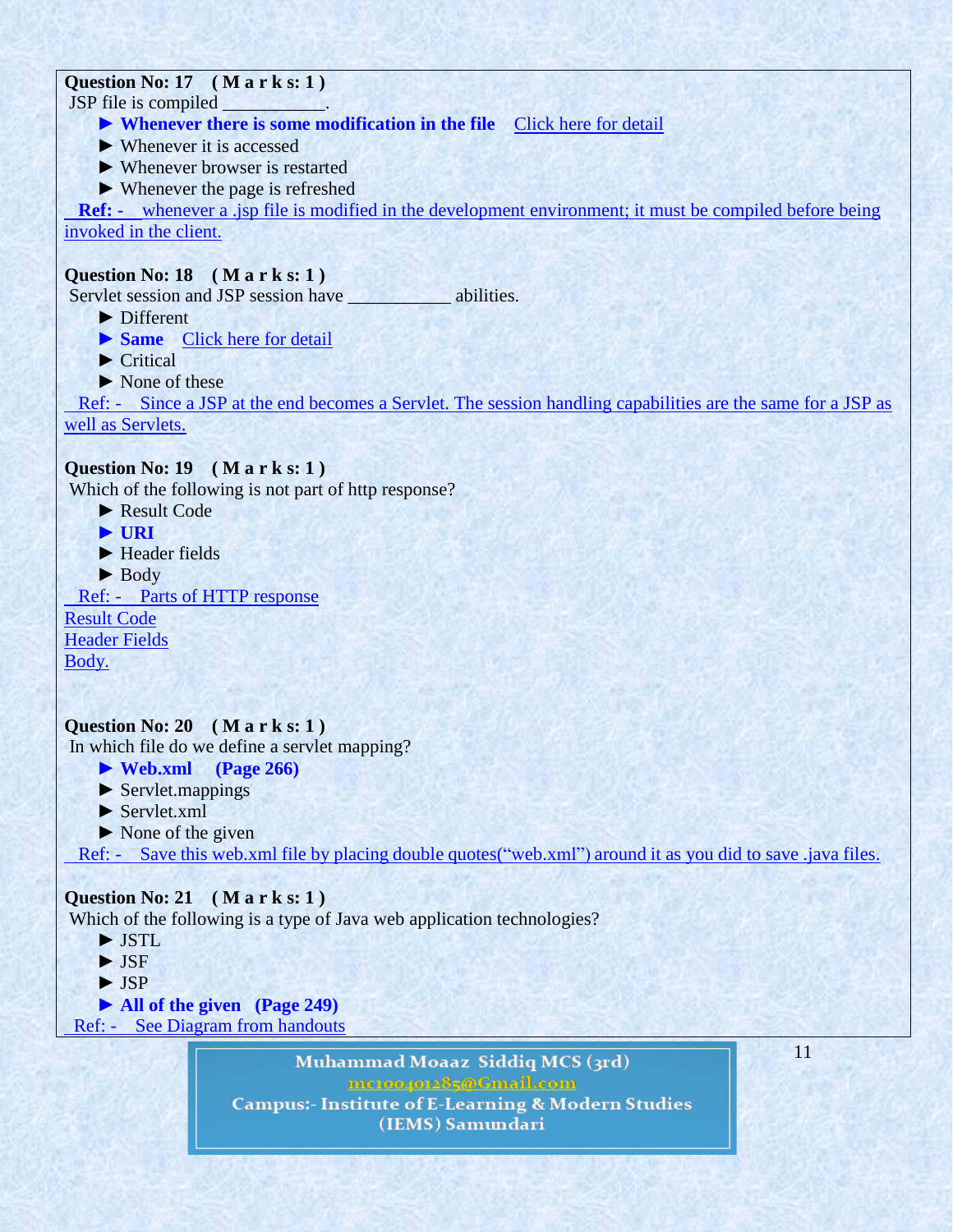# **Question No: 22 ( M a r k s: 1 )**

Extra information can be appended to URL using

- ► Extra path information
- ► Added parameters
- ► Custom change

### **► All of the given (Lecture 32 slides)**

 Ref: - The extra information can be in the form of Extra path information, Added parameters, or Some custom, server-specific URL change

### **Question No: 23 ( M a r k s: 1 )**

Web server is software which provides services to access

- ► Internet
- ► Intranet
- ► Extranet
- ► **All of the given** [Click here for detail](http://java.sun.com/docs/glossary.html)

Ref: - Software that provides services to access the Internet, an intranet, or an extranet.

### **Question No: 24 ( M a r k s: 1 )**

When defining a method you must include a \_\_\_\_\_\_\_\_\_\_\_\_\_ to declare any exception that might be thrown but is not caught in the method.

- $\blacktriangleright$  try block
- $\blacktriangleright$  finally block
- $\blacktriangleright$  catch block
- ▶ **throws-clause** [Click here for detail](http://www.google.com.pk/url?sa=t&rct=j&q=&esrc=s&source=web&cd=1&ved=0CFIQFjAA&url=http://bi.snu.ac.kr/Courses/prog05/ppt/CH08.PPT&ei=rbrNT-aYNMaVOo2vqfUP&usg=AFQjCNFd2nTZlosjcpgtcikD0fTmBSXoIA&sig2=UHKG8zwSL022nUvs2wykMg)

 Ref: - When defining a method you must include a throws-clause to declare any exception that might be thrown but is not caught in the method.

### **Question No: 25 ( M a r k s: 1 )**

In an applet class definition, the----------method takes the place of the constructor.

- $\blacktriangleright$  paint();
- $\blacktriangleright$  main();
- **► init();** [Click here for detail](http://math.hws.edu/eck/cs124/javanotes4/c6/s1.html)
- $\blacktriangleright$  run $()$  :

**Ref: -** the init() method. This method is called just after the applet object has been created and before it appears on the screen.

### **Question No: 26 ( M a r k s: 1 )**

DSN stands for  $\qquad \qquad$ 

- ► Domain System Name
- **► Data Source Name (Page 150)**
- ► Database System Name
- ► Database Simple Name
- Ref: After creating database, you have to setup a system Data Source Name (DSN).

Muhammad Moaaz Siddiq MCS (3rd) metoopote85@Gmail.com **Campus:- Institute of E-Learning & Modern Studies** (IEMS) Samundari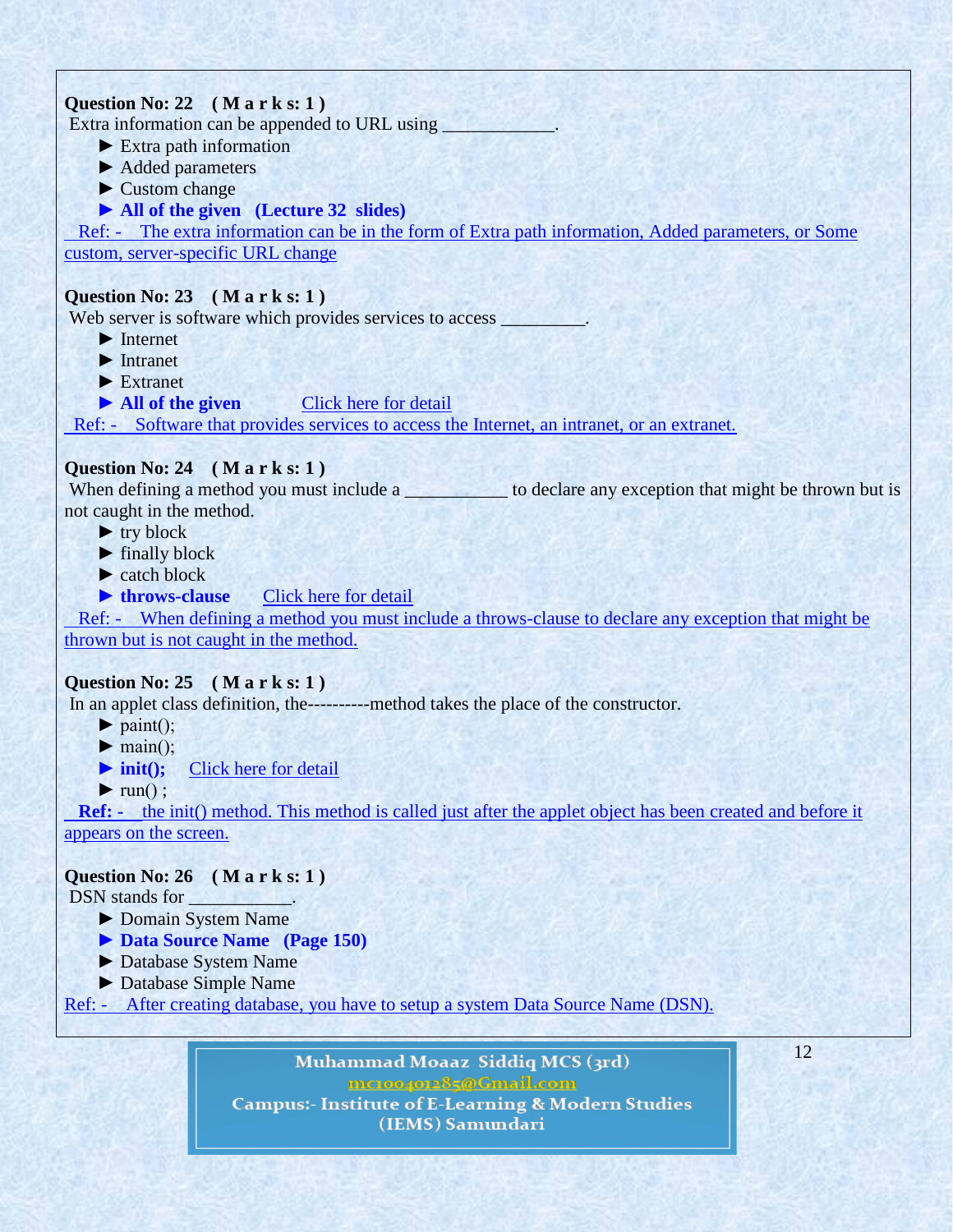

Muhammad Moaaz Siddiq MCS (3rd) metoopote85@Gmail.com **Campus:- Institute of E-Learning & Modern Studies** (IEMS) Samundari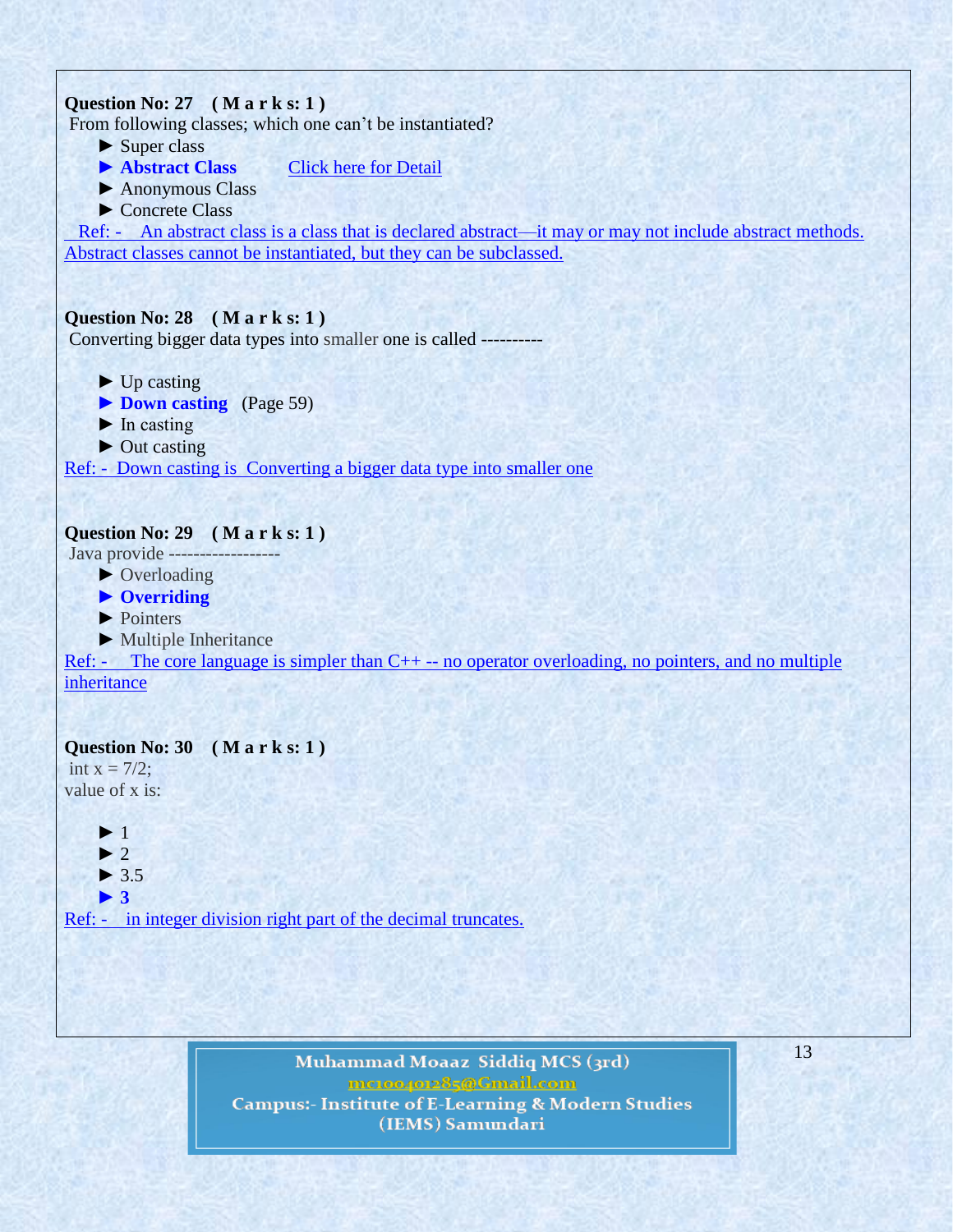# **FINALTERM EXAMINATION 2007 CS506- Web Design and Development**

### **Question No: 1 ( Marks: 2 ) - Please choose one**

Which of the following is not a standard method called as part of the JSP life cycle?  $\blacktriangleright$  jspInit()

### **►jspService() (Page 348) rep**

►\_jspService()

 $\rightharpoonup$  jspDestroy()

Ref: - The life cycle methods of JSP are jspInit(), \_jspService() and jspDesroy().

### **Question No: 2 ( Marks: 2 ) - Please choose one**

When a JSP page is compiled, what is it turned into?

- ►Applet
- ► **Servlet** [Click](http://ecomputercoach.com/index.php/interview-questions/36-java-interview-questions/73-java-server-pages-jsp-interview-questions.html) here for detail
- ►Application
- ►Midlet

### **Question No: 3 ( Marks: 2 ) - Please choose one**

Which of the following is not a correct scope when a JavaBean is used with JSP?

- ►application
- $\blacktriangleright$  session
- ►request

#### ► **response** [Click](http://www.docstoc.com/docs/292215/JSP-and--Servlet-questions) here for detail

Ref: - Response is not a valid object scope for javaBeans(or anything else).

### **Question No: 4 ( Marks: 2 ) - Please choose one**

From which object do you ask for DatabaseMetaData?

#### **►Connection (Page 177)**

- ►ResultSet
- ►DriverManager
- ▶Driver

Ref: - From a Connection object, a DataBaseMetaData object can be derived.

### **Question No: 5 ( Marks: 2 ) - Please choose one**

Which method(s) must a serializable class, implement?

### **►It must always implement both readObject and writeObject (page 220)**

- ►It must implement either readObject or writeObject, or both, depending upon the desired behavior
- ►No Need to implement any methods
- ►None of the given option is correct

Ref: - By implementing this interface a class declares that it is willing to be read/written by automatic serialization machinery

> Muhammad Moaaz Siddiq MCS (3rd) metoopote85@Gmail.com **Campus:- Institute of E-Learning & Modern Studies** (IEMS) Samundari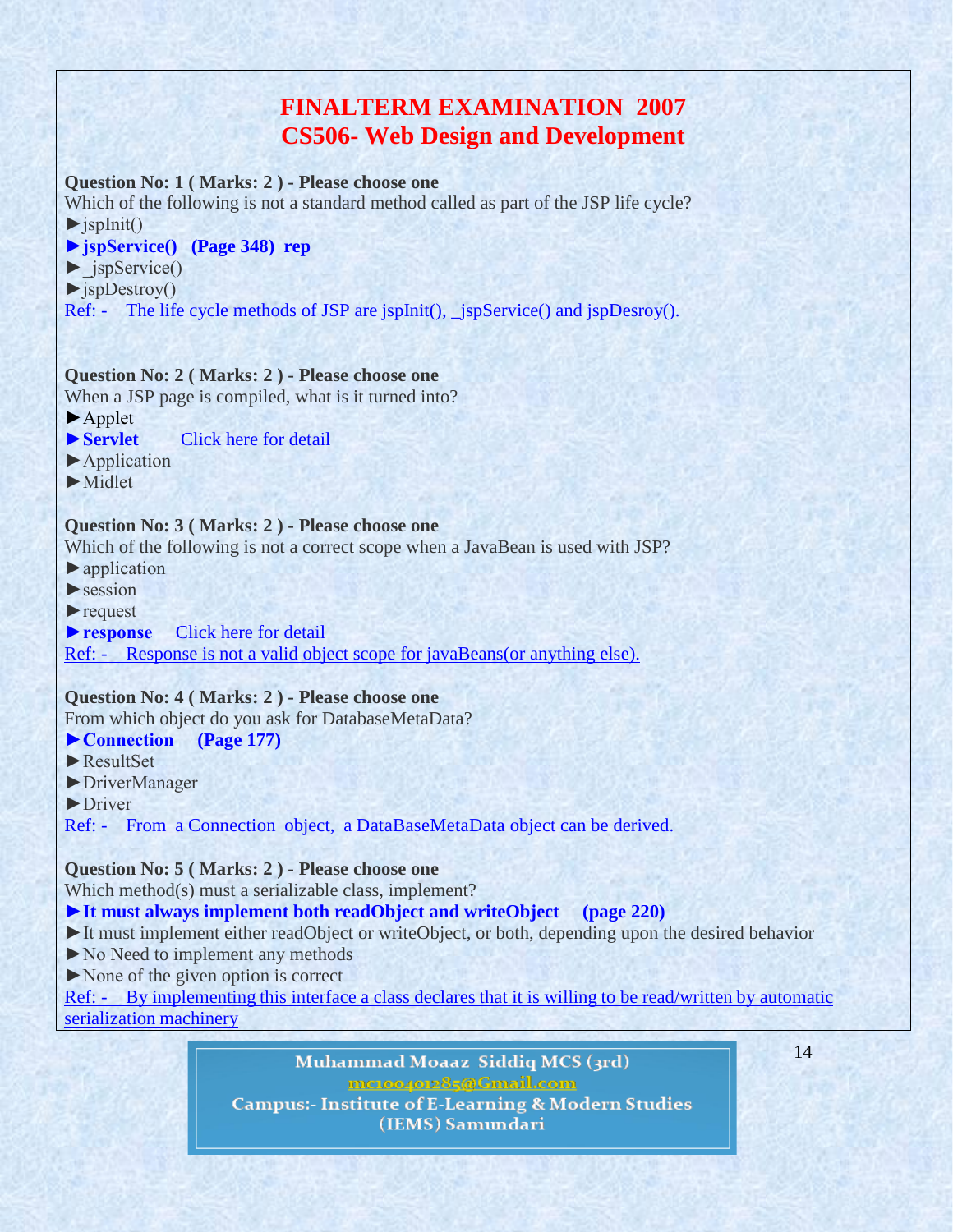# **FINALTERM EXAMINATION 2006 CS506- Web Design and Development**

### **Question No: 1 ( Marks: 1 ) - Please choose one**

You want a class to have access to members of another class in the same package. Which is the most restrictive access that accomplishes this objective?

 $\blacktriangleright$  public

.

- ► private
- **► protected (Page 41)**
- $\blacktriangleright$  transient
- ► default access

Ref: - protect: accessible only to the class itself and to it's subclasses or other classes in the same package.

#### **Question No: 2 ( Marks: 1 ) - Please choose one**

In Java garbage collection is done by

- **► JVM (Java Virtual Machine) (Page 47)**
- ► Programmer
- ► Both JVM (Java Virtual Machine)and Programmer
- ► OS (Operating System)
- $\triangleright$  None of given

Ref: - Java performs garbage collection and eliminates the need to free objects explicitly.

### **Question No: 3 ( Marks: 1 ) - Please choose one**

Which of following can be thrown using the throw statement?

- ► Error
- **► Throwable** [Click](http://www.java2s.com/Tutorial/SCJP/0100__Statements/Answerthrowstatement.htm) here for detail
- ► Exception
- ► RuntimeException
- $\blacktriangleright$  All of Given

#### **Question No: 4 ( Marks: 1 ) - Please choose one**

\_\_\_\_\_\_\_\_\_\_\_\_is/are the JSP Implicit Object(s).

- $\blacktriangleright$  session
- $\blacktriangleright$  application
- $\triangleright$  config
- **► All of Given** [Click](http://www.geekmantra.com/subsection.php?section=JSP&subSection=JSP+Basics&permalink=41) here for detail
- ► None of Given

Ref: - The implicit objects available in a JSP page are:

• request, response • page, session, application • pageContext

• config • out • exception

Muhammad Moaaz Siddiq MCS (3rd) metoopote85@Gmail.com **Campus:- Institute of E-Learning & Modern Studies** (IEMS) Samundari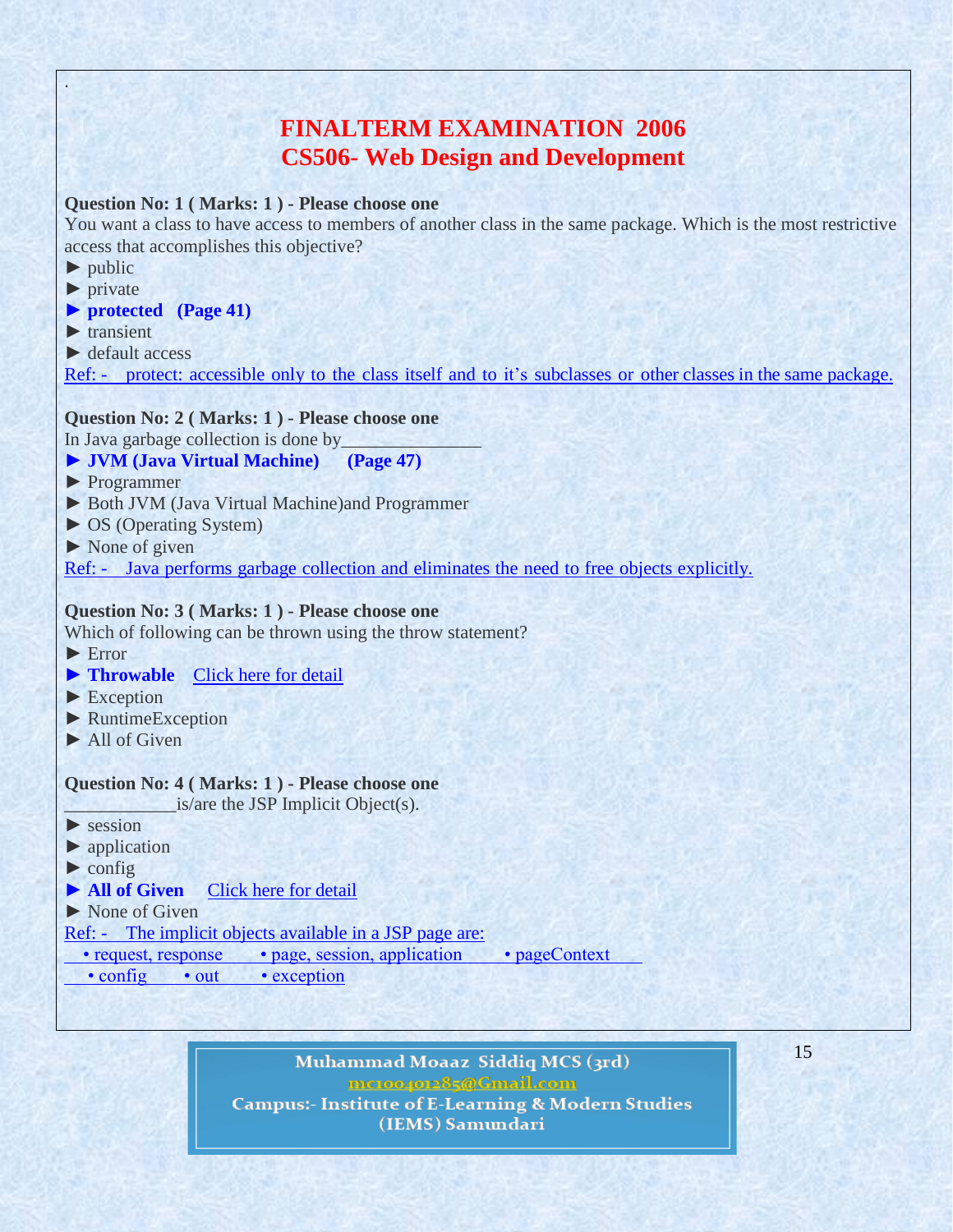### **Question No: 5 ( Marks: 1 ) - Please choose one** JavaBeans are?

### **► A special Java class file (Page 356)**

► Servlets

- ► Applets
- ► A Special form of JSP
- ▶ None of Given

Ref: - A java class that can be easily reused and composed together in an application.

### **Question No: 6 ( Marks: 1 ) - Please choose one**

An expression tag contains a scripting language expression that is evaluated.

- **► True** [Click](http://java.sun.com/products/jsp/tags/syntaxref.fm4.html) here for detail
- $\blacktriangleright$  False

**Ref: -** An expression tag contains a scripting language expression that is evaluated, converted to a String, and inserted where the expression appears in the JSP file.

### **Question No: 7 ( Marks: 1 ) - Please choose one**

A final class can't be extended.

► **True** [Click](http://www.allapplabs.com/interview_questions/java_interview_questions.htm) here for detail

 $\blacktriangleright$  False

Ref: - A final class can't be extended i.e., final class may not be subclassed.

### **Question No: 8 ( Marks: 1 ) - Please choose one**

ServletConfig defines a set of methods that a servlet uses to communicate with its servlet container.

**► True** click here for [detail](http://www.allapplabs.com/interview_questions/servlet_interview_questions.htm)

 $\blacktriangleright$  False

Ref: - **ServletContext:** Defines a set of methods that a servlet uses to communicate with its servlet container, for example, to get the MIME type of a file, dispatch requests, or write to a log file.

# **Question No: 9 ( Marks: 1 ) - Please choose one**

A method can not be made final until whole class is made final.

- $\blacktriangleright$  True
- $\blacktriangleright$  False

# **Question No: 10 ( Marks: 1 ) - Please choose one**

Servlet session and JSP session have different abilities.

- $\blacktriangleright$  True
- **► False** Click here [Detail](http://www.coolinterview.com/interview/5872/)

Ref: - Since a JSP at the end becomes a Servlet. The session handling capabilities are the same for a JSP as well as Servlets.

> Muhammad Moaaz Siddiq MCS (3rd) mc.oope.e85@Gmail.com **Campus:- Institute of E-Learning & Modern Studies** (IEMS) Samundari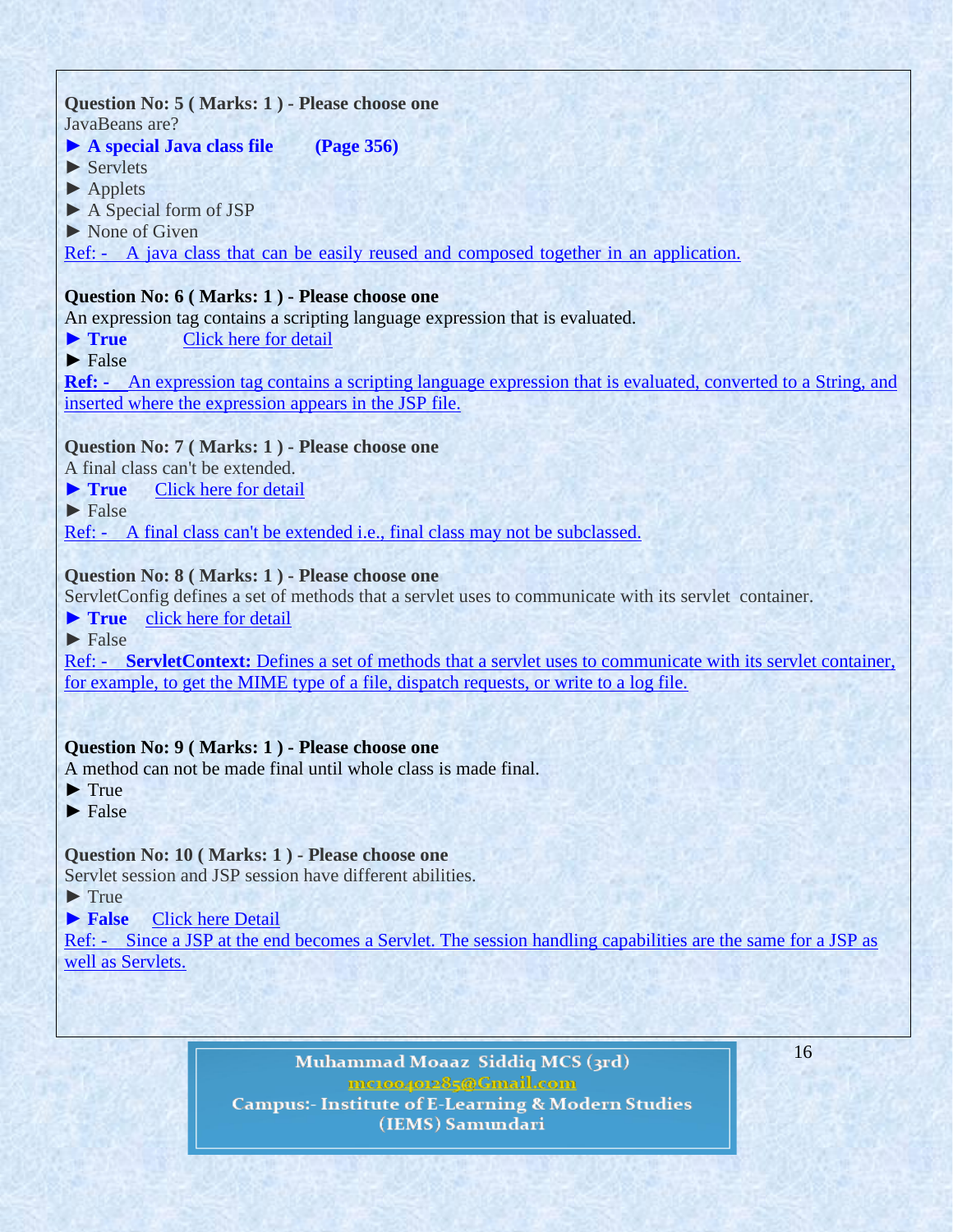# **Quiz No.3 (Fall 2011)**

**Question # 1 of 10 ( Marks: 1 ) Please choose one** Which of the following is NOT a web technology of Java? ►Servlet

►JSP

►**ASP (Page 249)**

►JSF

**Question # 2 of 10 ( Marks: 1 )**

Web.xml is a

 $\blacktriangleright$  java file

►**configuration file** [Click here for Detail](http://www.tutorialspoint.com/struts_2/struts_configuration.htm)

 $\blacktriangleright$  jar file

 $\blacktriangleright$  servlet

Ref: - the web.xml configuration file is a J2EE configuration file that determines how elements of the HTTP request are processed by the servlet container.

### **Question # 3 of 10 ( Marks: 1 ) - Please choose one**

Which of the following method call causes the currently executing thread to return to Ready state? Select correct option

 $\blacktriangleright$  sleep()

►**yield()** [Click here for detail](http://www.scs.ryerson.ca/mes/courses/cps530/programs/threads/Controlling/stateTransitions.html)

 $\blacktriangleright$  wait()

►None of these

Ref: - Yielding causes the currently running thread to move to the ready state

**Question # 4 of 10 ( Marks: 1 ) - Please choose one** Which of the following is NOT true about HTTP?

►HTTP is a stateless protocol

► HTTP is a request response communication model

►HTTP maintains user session between successive requests.

►**HTTP has no built-in state management between successive requests. (Page 242)**

Ref: - HTTP is as request-response oriented protocol. It is a stateless protocol since there is no built-in state management between successive requests.

> Muhammad Moaaz Siddiq MCS (3rd) mc.compoz&5@Cmail.com **Campus:- Institute of E-Learning & Modern Studies** (IEMS) Samundari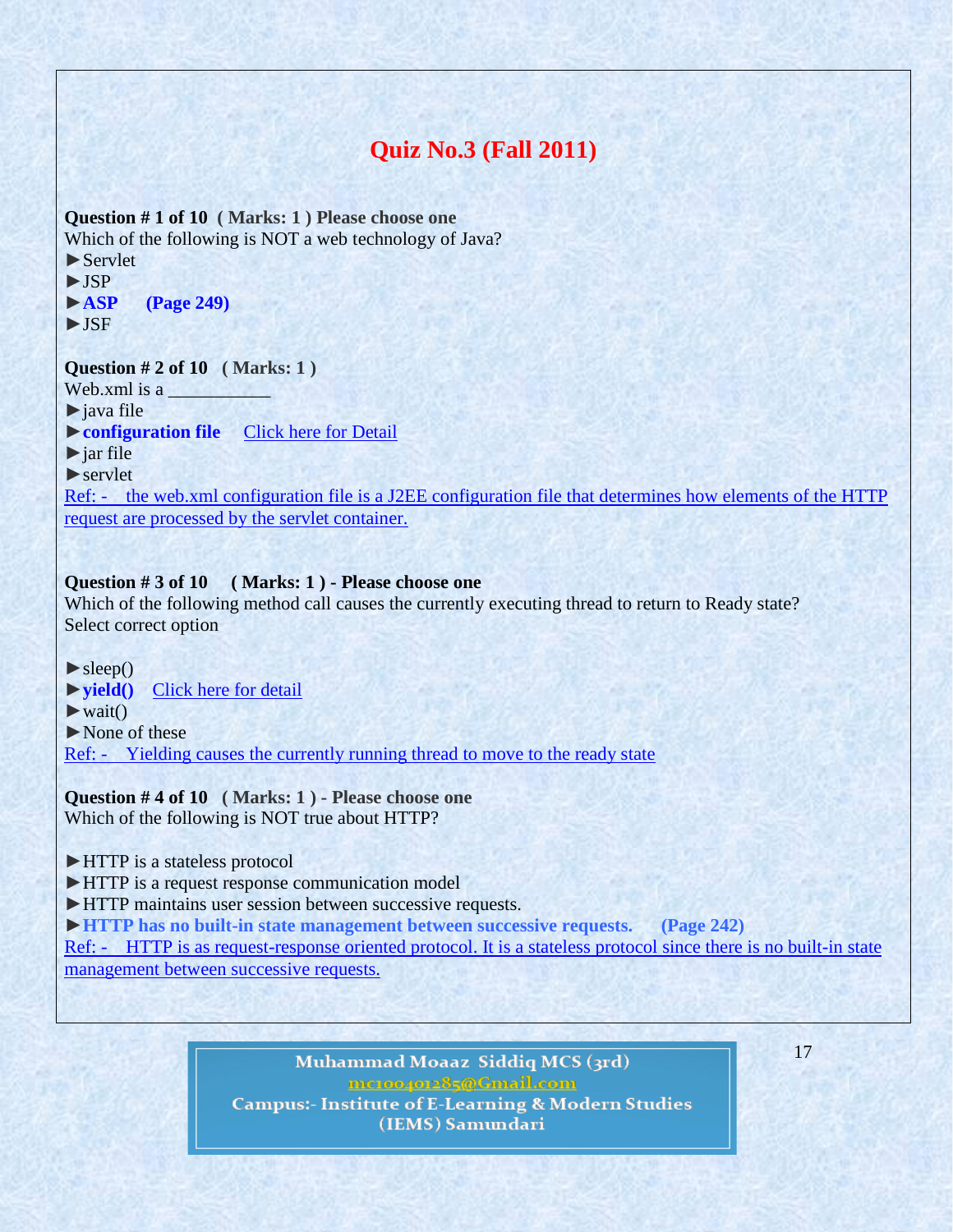**Question # 5 of 10 ( Marks: 1 ) - Please choose one** Which of the following interface needs to implement while creating threads?

 $\blacktriangleright$  Serializable

►**Runnable (Page 228)**

►ActionListener

►WindowListener

Ref: - Create a class where you want to put some code that can run in parallel with some other code and let that class implement the Runnable interface

**Question # 6 of 10 ( Marks: 1 ) - Please choose one**

Which of the following Environment variable tells the system about the root directory of TOMCAT?

►JAva\_HOME ►**CATALINA\_HOME (Page 254)** ►CLASSPATH ►PATH Ref: - CATALINA\_HOME is used to tell the system about the root directory of the TOMCAT.

**Question # 7 of 10 ( Marks: 1 ) - Please choose one** Which of the following method is called only once during life cycle of Servlet?

 $\blacktriangleright$  service()

►**init()** [Click here for Detail](http://www.tutorialspoint.com/servlets/servlets-life-cycle.htm)

 $\blacktriangleright$  destroy()

 $\blacktriangleright$  start()

Ref: - he init method is designed to be called only once. It is called when the servlet is first created, and not called again for each user request.

**Question # 8 of 10 ( Marks: 1 ) - Please choose one** Which of the following method needs to override while handling threads in java?

 $\blacktriangleright$ init()

 $\blacktriangleright$  start()

 $\blacktriangleright$ run()

►**runnable()** [Click here for detail](http://www.javabeginner.com/learn-java/java-threads-tutorial)

Ref: - One way to create a thread in java is to implement the Runnable Interface and then instantiate an object of the class. We need to override the run() method into our class which is the only method that needs to be implemented.

> Muhammad Moaaz Siddiq MCS (3rd) meton/or285@Cmail.com **Campus:- Institute of E-Learning & Modern Studies** (IEMS) Samundari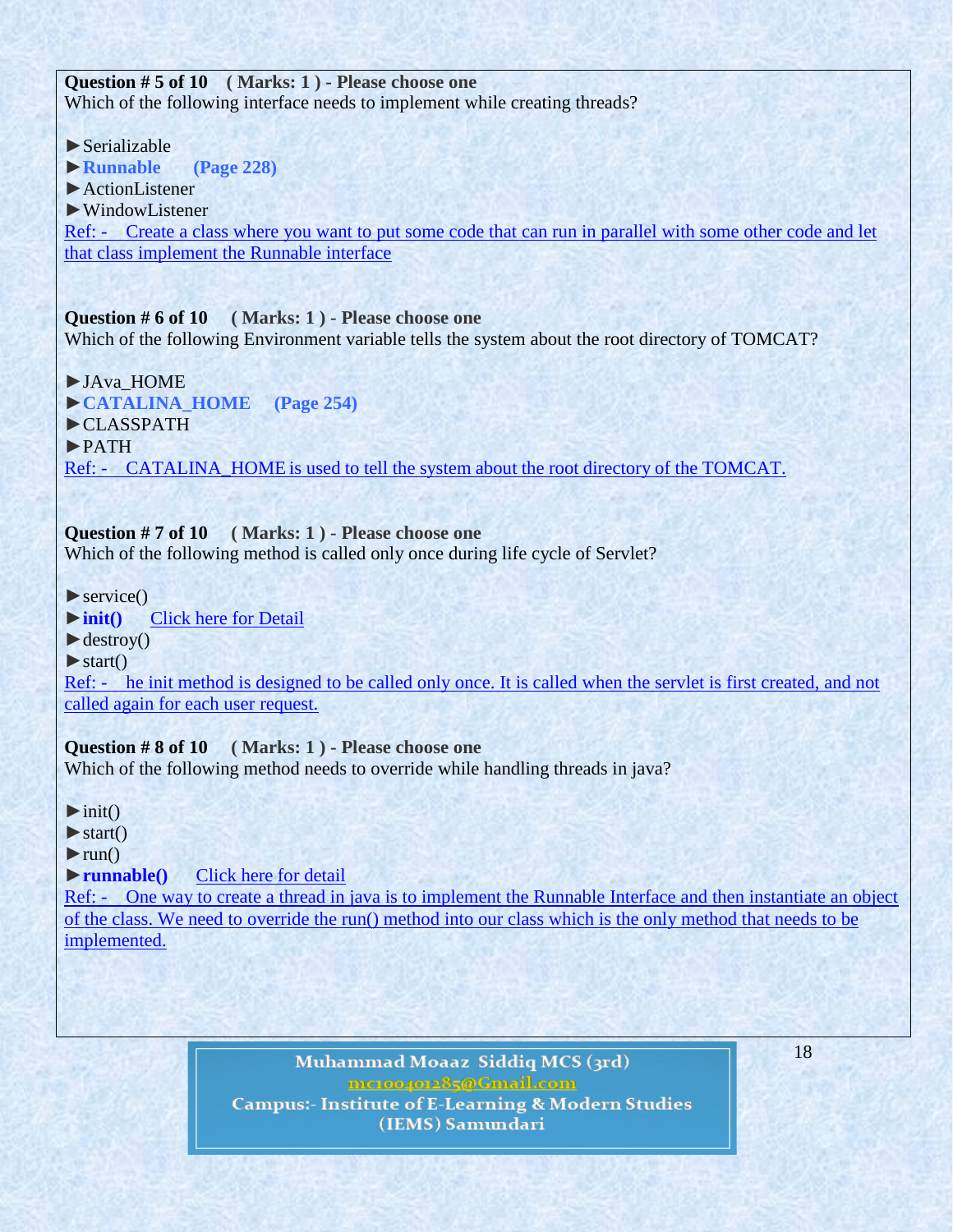**Question # 9 of 10 ( Marks: 1 ) - Please choose one** Which of the following range of response code signify error by server?

►200-299 ►300-399  $\blacktriangleright$  400-499 ►**500-599** (Page 244) Ref: - Codes in the 500s signify an error by the server.

**Question # 10 of 10 ( Marks: 1 ) - Please choose one**

Which of the following method allows any other thread of same priority to execute?

 $\blacktriangleright$  sleep()

 $\blacktriangleright$  wait()

 $\triangleright$  notify()

►**yield() (Page 237)**

Ref: - Allows any other threads of the same priority to execute (moves itself to the end of the priority queue)

# **Quiz No.3 (Fall 2011)**

**Question # 1 of 10 ( Marks: 1 ) - Please choose one** HTML form data can be processed by JSP ►**[TRUE](http://www.vuzs.net/)** [Click here for detail](http://www.jguru.com/faq/view.jsp?EID=369) ►FALSE Ref: - Yes. However, unlike servlets, you are not required to implement HTTP-protocol specific methods like doGet() or doPost() within your JSP page.

**Question # 2 of 10 ( Marks: 1 ) - Please choose one** From the following methods, which method cannot be overridden in the JSP page ►**[\\_jspService\(\)](http://www.vuzs.net/) [Click here for detail](http://www.exceptionhandle.com/portal/java/advanced-java/difference-between-_jspservice-and-other-life-cycle-methods.htm)**  $\rightharpoonup$ jspDestroy()  $\blacktriangleright$  ispInit() ►None of these

Ref: - jspInit() and jspDestroy() can be overridden and we cannot override \_jspService().

Muhammad Moaaz Siddiq MCS (3rd) metoopote85@Gmail.com **Campus:- Institute of E-Learning & Modern Studies** (IEMS) Samundari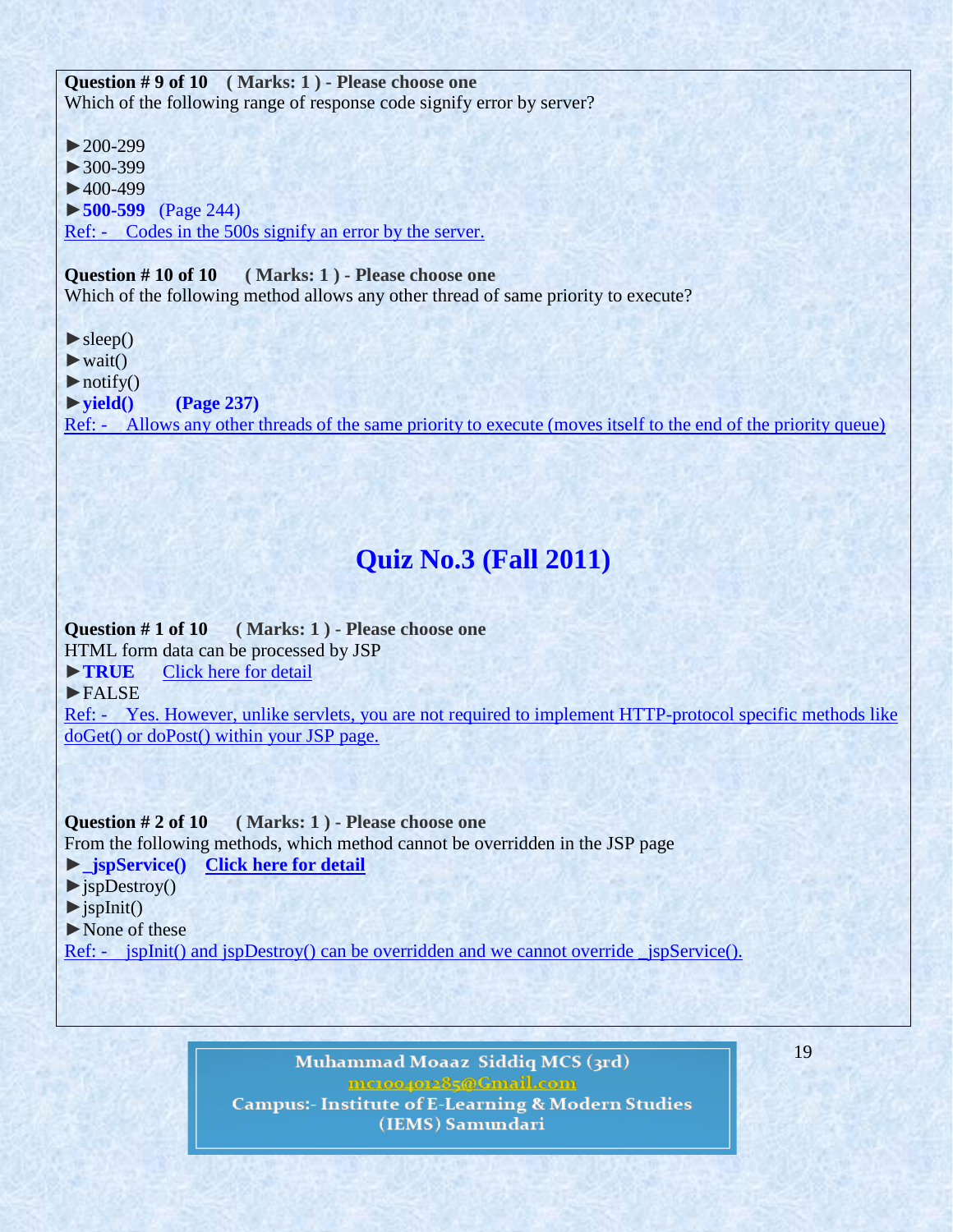**Question # 3 of 10 ( Marks: 1 ) - Please choose one** Which of the following object is used for sharing resources among different servlets of same application?

► ServletConfig

►ServletRequest

►ServletResponse

►**[ServletContext](http://www.vuzs.net/) (Page 281)**

Ref: - ServletContext belongs to one web application. Therefore it can be used for sharing resources among servlets in the same web application

#### **Question # 4 of 10 ( Marks: 1 ) - Please choose one**

getParameters() method returns an array of strings containing the values for a specified servlet parameter.

### ►TRUE

►**[FALSE](http://www.vuzs.net/) (Page 221)** Ref: - getParameterValues(String name)Returns an array of Strings objects containing all of the given values of the given request parameter.

**Question # 5 of 10 ( Marks: 1 ) - Please choose one** Interface can be implemented in JSP

### ►TRUE

►**FALSE (Page 99)**

Ref: - a class can implement more than one interfaces.

**Question # 6 of 10 ( Marks: 1 ) - Please choose one** setAttribute(String, Object) associates a -----------with a name.

►None of these

►Object

 $\blacktriangleright$  String

►Value [click here for detail](http://hadoop.apache.org/common/docs/r0.19.2/api/org/apache/hadoop/http/HttpServer.html)

Ref: - Set a value in the webapp context.

**Question # 7 of 10 ( Marks: 1 ) - Please choose one** JSP technology is extensible

### ►**TRUE** [Click here for detail](http://www.techinterviews.com/common-jsp-interview-questions)

### ►FALSE

Ref: - JSP technology is extensible through the development of custom actions, or tags, which are encapsulated in tag libraries.

> Muhammad Moaaz Siddiq MCS (3rd) metoopote85@Gmail.com **Campus:- Institute of E-Learning & Modern Studies** (IEMS) Samundari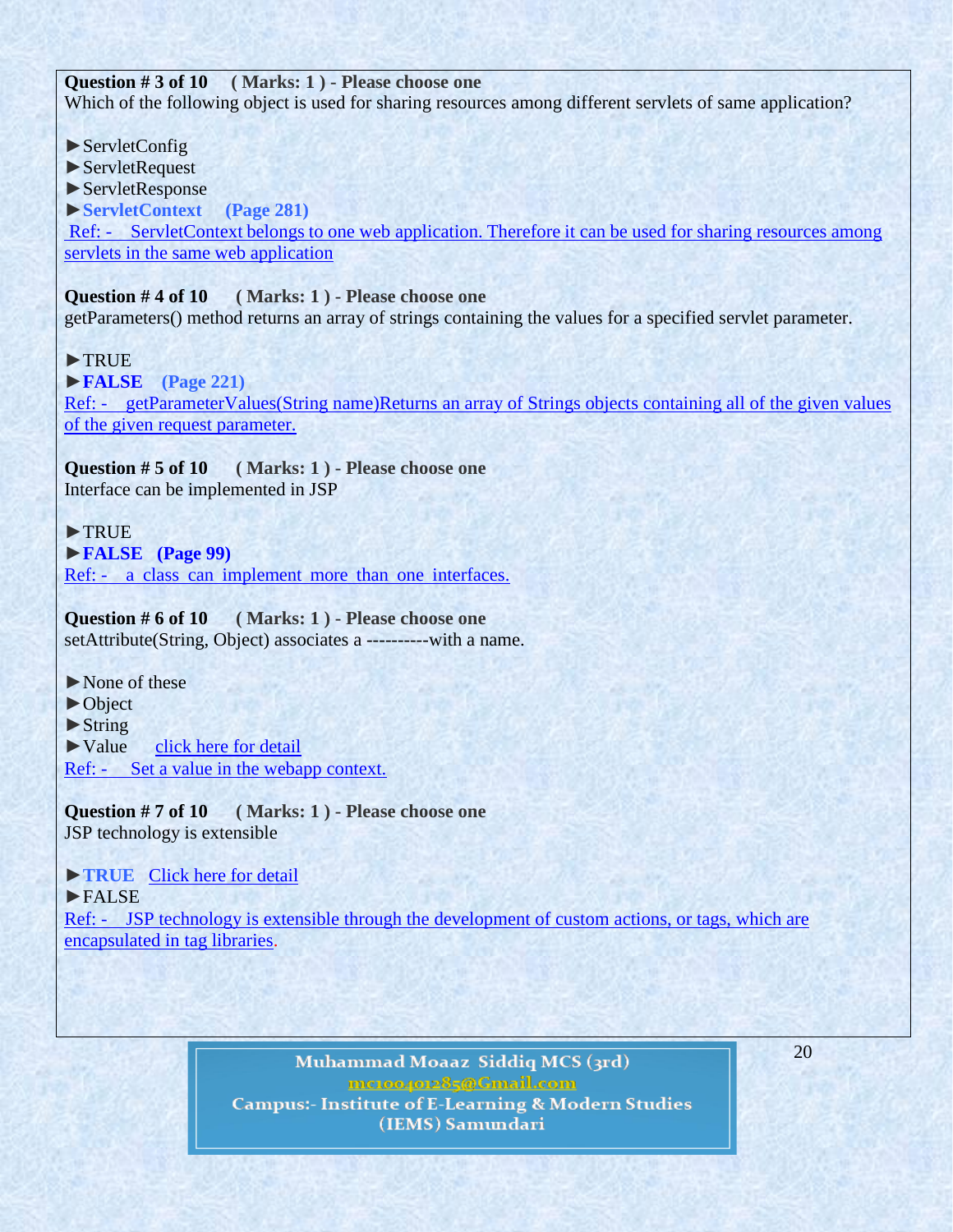# **Question # 8 of 10 ( Marks: 1 ) - Please choose one** Packages are the way to organize files into different -------------according to their functionality, usability as well as category they should belong to. ►**Directories (Page 328)** ►Folders ►Libraries ►None of these Ref: - Packages are nothing more than the way we organize files into different directories according to their functionality, usability as well as category they should belong to. **Question # 9 of 10 ( Marks: 1 ) - Please choose one** What is the initial contact point for handling a web request in a Page-Centric architecture? ►**JSP page** [Click here for](http://java.sun.com/developer/Quizzes/jsp/answer.jsp) detail ►JavaBean  $\blacktriangleright$  servlet ►HTML page Ref: - The term Page-Centric is used to describe an architecture where the initial contact point for the request is a JSP page. **Question # 10 of 10 ( Marks: 1 ) - Please choose one** All -----------data is kept at the application server. ►Dynamic ►Static ►**Both dynamic and static** [Click here for detail](http://www.geekinterview.com/question_details/20204) ►None of these **Question # 1 of 10 ( Marks: 1 ) - Please choose one** When JSP page compiled, it is translated into? ►Applet ►Application ►**Servlet (Page 330)** ►Web Browser Ref: - Entire JSP page gets translated into a servlet (once), and servlet is what actually gets invoked (for each request)

### **Question # 2 of 10 ( Marks: 1 ) - Please choose one**

- ►From following which code can be used to create session object in the Servlet:
- $\blacktriangleright$  HttpSession session = req.getSession(true);
- $\blacktriangleright$  HttpSession session = req.getSession(false);
- $\blacktriangleright$  HttpSession session = req.getSession(1);

None of these (Page 314)

 $Ref:$  - HttpSession session = request.getSession(true);

Muhammad Moaaz Siddiq MCS (3rd) metoopote85@Gmail.com **Campus:- Institute of E-Learning & Modern Studies** (IEMS) Samundari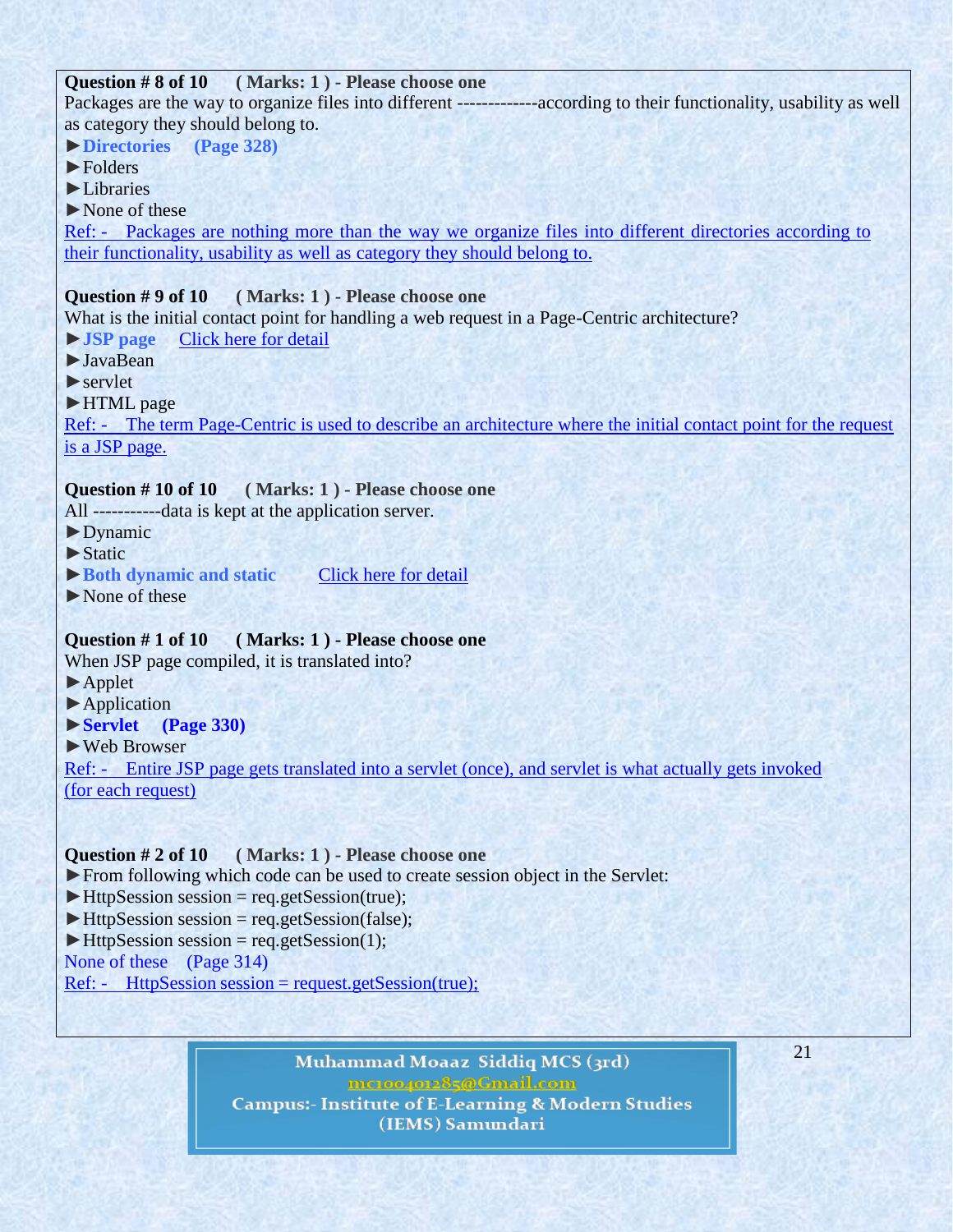### **Question # 3 of 10 ( Marks: 1 ) - Please choose one**

From the following indicators; which is added in user session to know the session time out?

- $\blacktriangleright$  Sessiontimeoutindicator
- ►SessionTimeOutIndicator
- ►**SessionTimeoutIndicator** [Click here for detail](http://www.javacommerce.com/displaypage.jsp?name=servletfaq.sql&id=18248)
- ►None of these

**Ref: -** Define a class, say **SessionTimeoutIndicator**,which implements **javax.servlet.http.HttpSessionBindingListener**.

**Question # 4 of 10 ( Marks: 1 ) - Please choose one** From the following which ID is transmitted between the client and the server ►**Session ID** [Click here for detail](http://msdn.microsoft.com/en-us/library/system.web.sessionstate.aspx)

- ►Network ID
- ►Server ID
- ►None of these

Ref: - a session ID in the URL string that is transmitted between the client and the server

### **Question # 5 of 10 ( Marks: 1 ) - Please choose one**

To define the error page in JSP we use following tag?

- ►exception-type
- ►error-type
- ►**error-page (Page 393)**
- ►exception-page

Ref: - JSP pages are informed about the error page by setting errorPage attribute of page directive

#### **Question # 6 of 10 (Marks: 1) - Please choose one**

Which one is used to collect data when a user navigates between web pages?

- ► Session Tracking
- ► User Tracking
- ►None of these
- ►Session Migration

### **Question # 7 of 10 ( Marks: 1 ) - Please choose one**

doGet() and doPost() receive ServletRequest and ServletResponse objects as an arguments which facilitate interaction between the client and the server.

- ►**TRUE**
- ►FALSE

### **Question # 8 of 10 ( Marks: 1 ) - Please choose one**

When a session object is invalidated, it can be again refreshed.

- ►TRUE
- ►**FALSE**
- **Ref:**

Muhammad Moaaz Siddiq MCS (3rd) metoopote85@Gmail.com **Campus:- Institute of E-Learning & Modern Studies** (IEMS) Samundari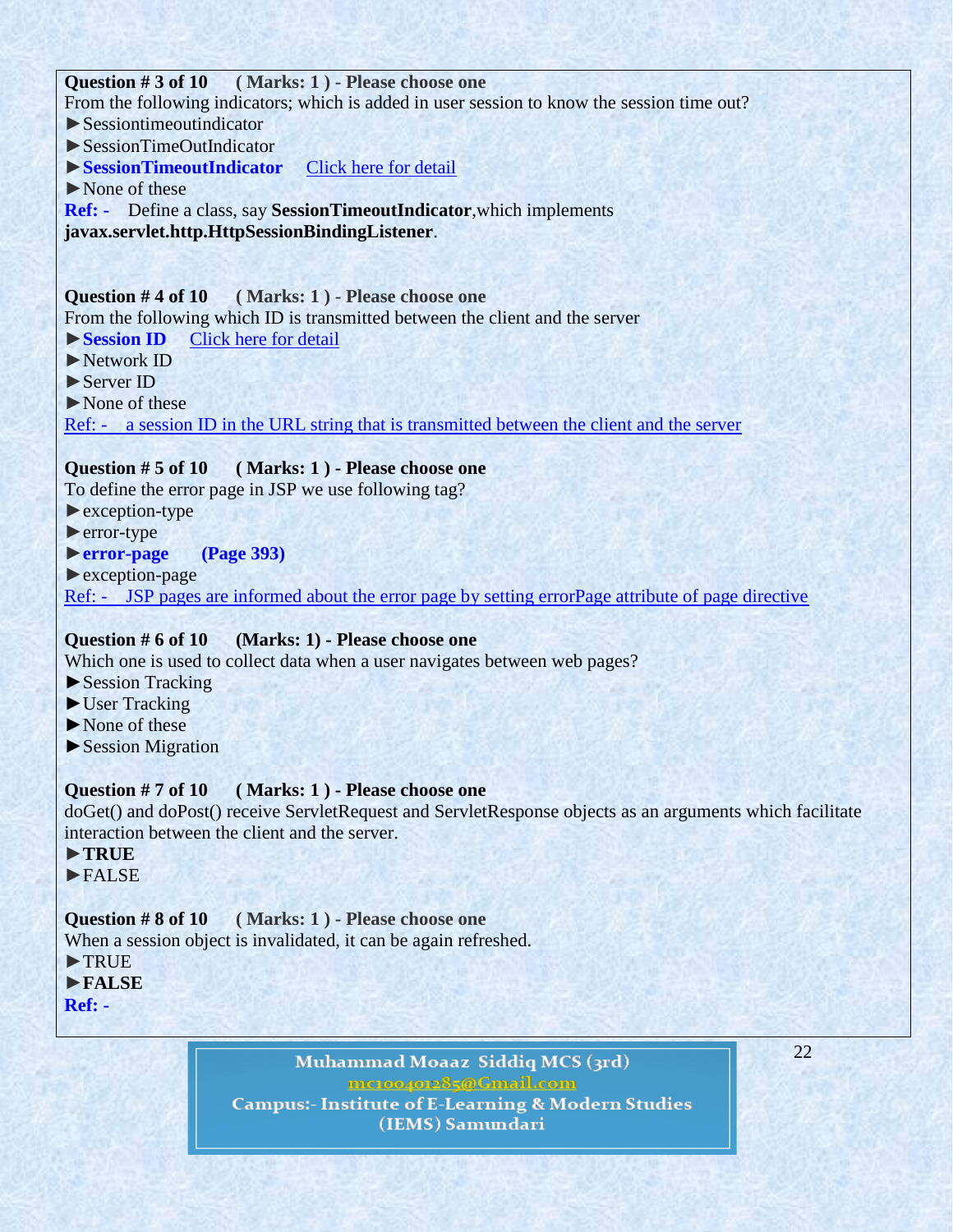# **Quiz No.3**

### **Question # 1 of 10 ( Marks: 1 ) - Please choose one**

Which of the following is NOT a part of HTTP request? Select correct option: ▶Request method

►URI

### ►**Status code (Page 243)**

►Header fields

Ref: - Parts of an HTTP request (Request Method- URI- Header Fields)

### **Question # 2 of 10 ( Marks: 1 ) - Please choose one**

Which of the following problem occurs with lower priority threads? Select correct option:

 $\blacktriangleright$  Race condition

### ►**Starvation (Page 232)**

- ►Average waiting time
- ►Process death

Ref: - Second, starvation can occur for lower-priority threads if the higher-priority threads never terminate, sleep, or wait for I/O indefinitely.

# **Question # 3 of 10 ( Marks: 1 ) - Please choose one**

Which of the following folder contains configuration file? Select correct option:

►classes lib

 $\blacktriangleright$ hin

►WEB-INF [Click](http://www.slideboom.com/presentations/146751/Introduction-to-Ant) here for detail

Ref: - WEB-INF folder contains Configuration files

### **Question # 4 of 10 ( Marks: 1 ) - Please choose one**

Which of the following is NOT true about HTTP? Select correct option:

- ►HTTP is a stateless protocol
- ►HTTP is a request response communication model
- ►HTTP maintains user session between successive requests.

### ►**HTTP has no built-in state management between successive requests. (Page 242) rep**

Ref: - HTTP is as request-response oriented protocol. It is a stateless protocol since there is no built-in state management between successive requests.

### **Question # 5 of 10 ( Marks: 1 ) - Please choose one**

Which of the following approch is used to create threads in java? Select correct option:

- $\blacktriangleright$  inheritance interface
- ►**Both inheritance and interface (Page 228)**
- ►None of these

Ref: - There are two approaches to create threads in Java. Using Interface and Using Inheritance.

Muhammad Moaaz Siddiq MCS (3rd) meton/ore85@Gmail.com **Campus:- Institute of E-Learning & Modern Studies** (IEMS) Samundari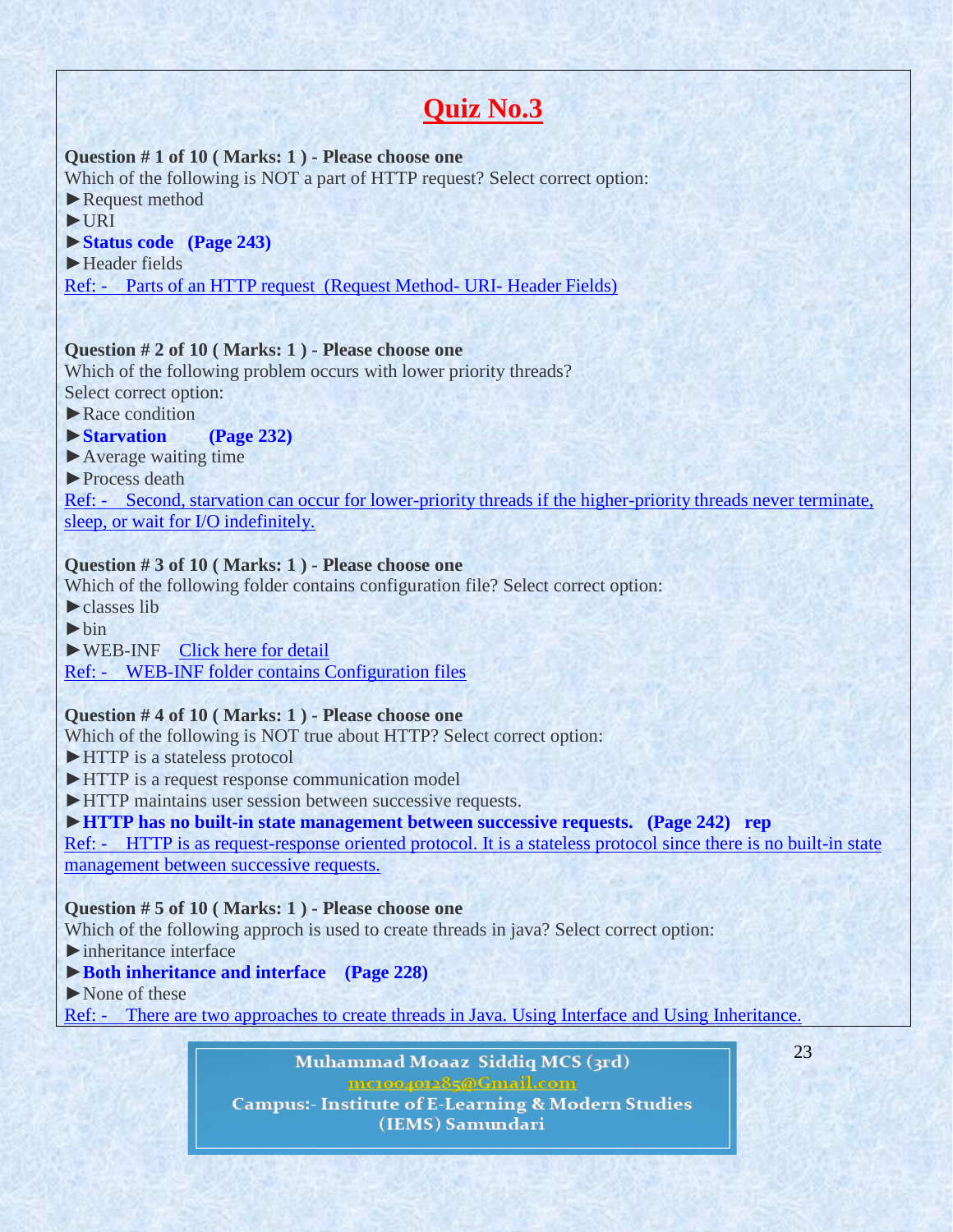### **Question # 6 of 10 ( Marks: 1 ) - Please choose one**

Which of the following method call causes the currently executing thread to return to Ready state? Select correct option:

sleep()

**yield()** [Click here for detail](http://www.scs.ryerson.ca/mes/courses/cps530/programs/threads/Controlling/stateTransitions.html)

wait()

None of these

Ref: - Yielding causes the currently running thread to move to the ready state

### **Question # 7 of 10 ( Marks: 1 ) - Please choose one** 1

Web.xml is a \_\_\_\_\_\_\_\_ Select correct option:

 $\blacktriangleright$ iava file

### ►**configuration file** [Click](http://www.tutorialspoint.com/struts_2/struts_configuration.htm) here for detail

 $\blacktriangleright$  jar file servlet

Ref: - the web.xml configuration file is a J2EE configuration file that determines how elements of the HTTP request are processed by the servlet container.

### **Question # 8 of 10 ( Marks: 1 ) - Please choose one**

Which of the following Environment variable tells the system about the root directory of TOMCAT? Select correct option:

►JAva\_HOME

### ►**CATALINA\_HOME (Page 254)**

►CLASSPATH PATH

Ref: - CATALINA\_HOME is used to tell the system about the root directory of the TOMCAT.

### **Question # 9 of 10 ( Marks: 1 ) - Please choose one**

Which of the following range of response code indicates that request was successful? Select correct option:

 $\blacktriangleright$  100-199

### ►**200-299 (Page 244)**

►300-399

 $\blacktriangleright$  400-499

Ref: - Values in the 200s signify that the request was successful.

Muhammad Moaaz Siddiq MCS (3rd) metoopote85@Gmail.com **Campus:- Institute of E-Learning & Modern Studies** (IEMS) Samundari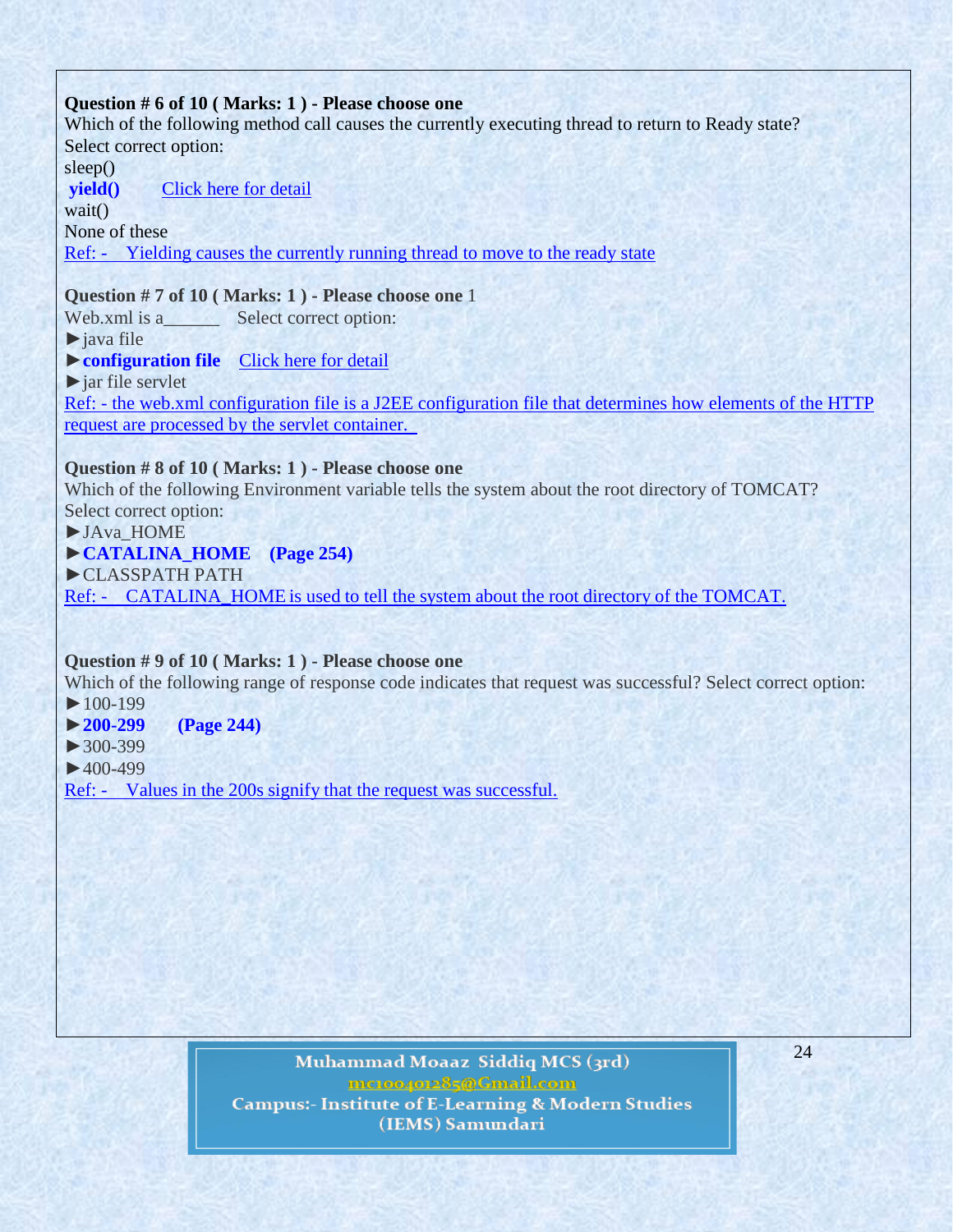# **CS506 Web Design and Development Quiz No.2 June 13, 2012**

### **Question # 1 of 10 (Total Marks: 1)**

Why we use RequestDispatcher to forward a request to another resource(servlet, html, jsp), instead of using a sendRedirect()?

►sendRedirect() is not supported in servlet API.

- ►RequestDispatcher is not supported in servlet API.
- ►RequestDispatcher is efficient and allows the server to maintain request status.

►**None of these** [click here for detail](http://java.sun.com/developer/Quizzes/jsp/index.html)

Ref: - The RequestDispatcher does not require a round trip to the client, and thus is more efficient and allows the server to maintain request state.

### **Question # 2 of 10 (Total Marks: 1)**

Which of the following method of an Applet is called every time when page is minimized?

 $\blacktriangleright$  start()

 $\blacktriangleright$  init()

►**stop() (Page 202)**

 $\blacktriangleright$  destroy()

Ref: - stop( ) is also called whenever the browser is minimized

### **Question # 3 of 10 (Total Marks: 1)**

Which of the following statement is true regarding paintComponent() method?

►It tells any components contained by this component to paint themselves.

►It tells the component to paint its border.

►**It first paints the background and then performs custom painting. (Page 186)** ▶ It first performs custom painting and then paints the background.

Ref: - By default, it first paints the background

# **Question # 4 of 10 (Total Marks: 1)**

Which of the following is NOT true for an Applet?

▶A small program written in Java and included in a HTML page.

- ►It is independent of the operating system on which it runs.
- ►**They have no access to the client's file system. (Page 199)**
- ►An applet is a Panel that allows interaction with a Java program
- Ref: See Applet topic from handouts

Muhammad Moaaz Siddiq MCS (3rd) metoopote85@Gmail.com **Campus:- Institute of E-Learning & Modern Studies** (IEMS) Samundari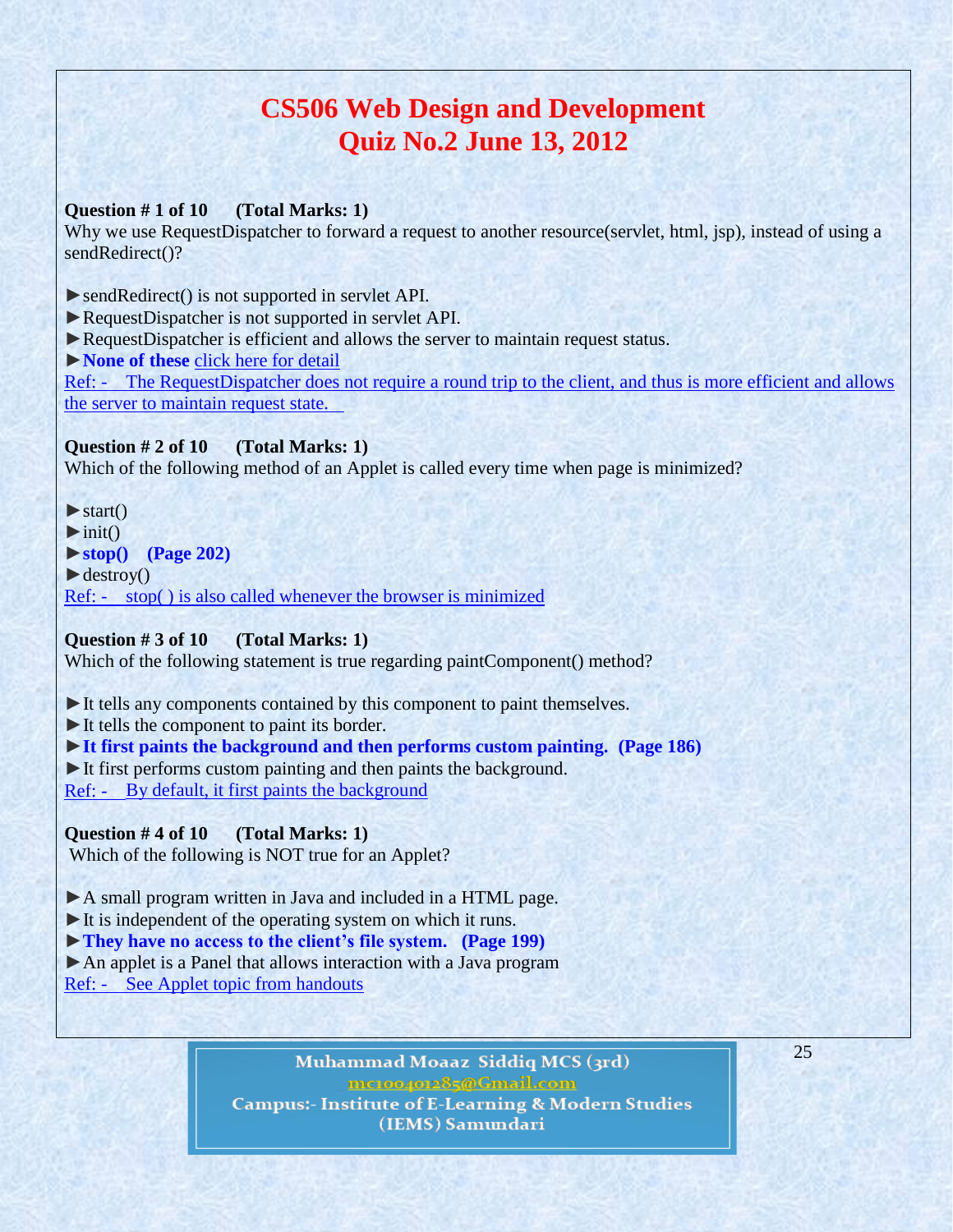### **Question # 5 of 10 (Total Marks: 1)**

Which of the following syntax is used to get DataBaseMetaData object?

 $\triangleright$  ResultSetMetaData md = con.getMetaData(); // where con is Connection object

►**ResultSetMetaData md = rs.getMetaData(); // where rs is ResultSet object (Page 174)**

 $\triangleright$  ResultSetMetaData md = st.getMetaData(); // where st is Statement object ► ResultSet md = rs.getMetaData(); // where rs is ResultSetMetaDta object

Ref: - ResultSetMetaData rsmd = rs.getMetaData();

### **Question # 6 of 10 (Total Marks: 1)**

getColumnCount() is a method of \_\_\_\_\_\_\_\_ object.

- ►Statement
- ►ResultSet
- ►**ResultSetMetaData (Page 175)**
- ►DataBaseMetaData

Ref: - Useful ResultSetMetaData methods getColumnCount ()

### **Question # 7 of 10 (Total Marks: 1)**

doGet() and doPost() receive ServletRequest and ServletResponse objects as an arguments which facilitate interaction between the client and the server.

- ►**True**
- $\blacktriangleright$ False

### **Question # 8 of 10 (Total Marks: 1)**

Which of the following method is used to move the cursor to given row number?

### ►**absolute(int); (Page 165)**

 $\blacktriangleright$  absolute(); ►moveToInsertRow(int); ►insertRow(); Ref: - absolute (int) -Moves the cursor to the given row number in the ResultSetobject.

### **Question # 9 of 10 (Total Marks: 1)**

Socket is a <u>communication</u> channel between hosts.

### $\blacktriangleright$ uni-directional

### ►**bi-directional (Page 211)**

- $\blacktriangleright$  multi-directional
- ►None of these

Ref: - A socket is a bi-directional communication channel between hosts. A computer on a network often termed as host.

> Muhammad Moaaz Siddiq MCS (3rd) mc.oope.e85@Gmail.com **Campus:- Institute of E-Learning & Modern Studies** (IEMS) Samundari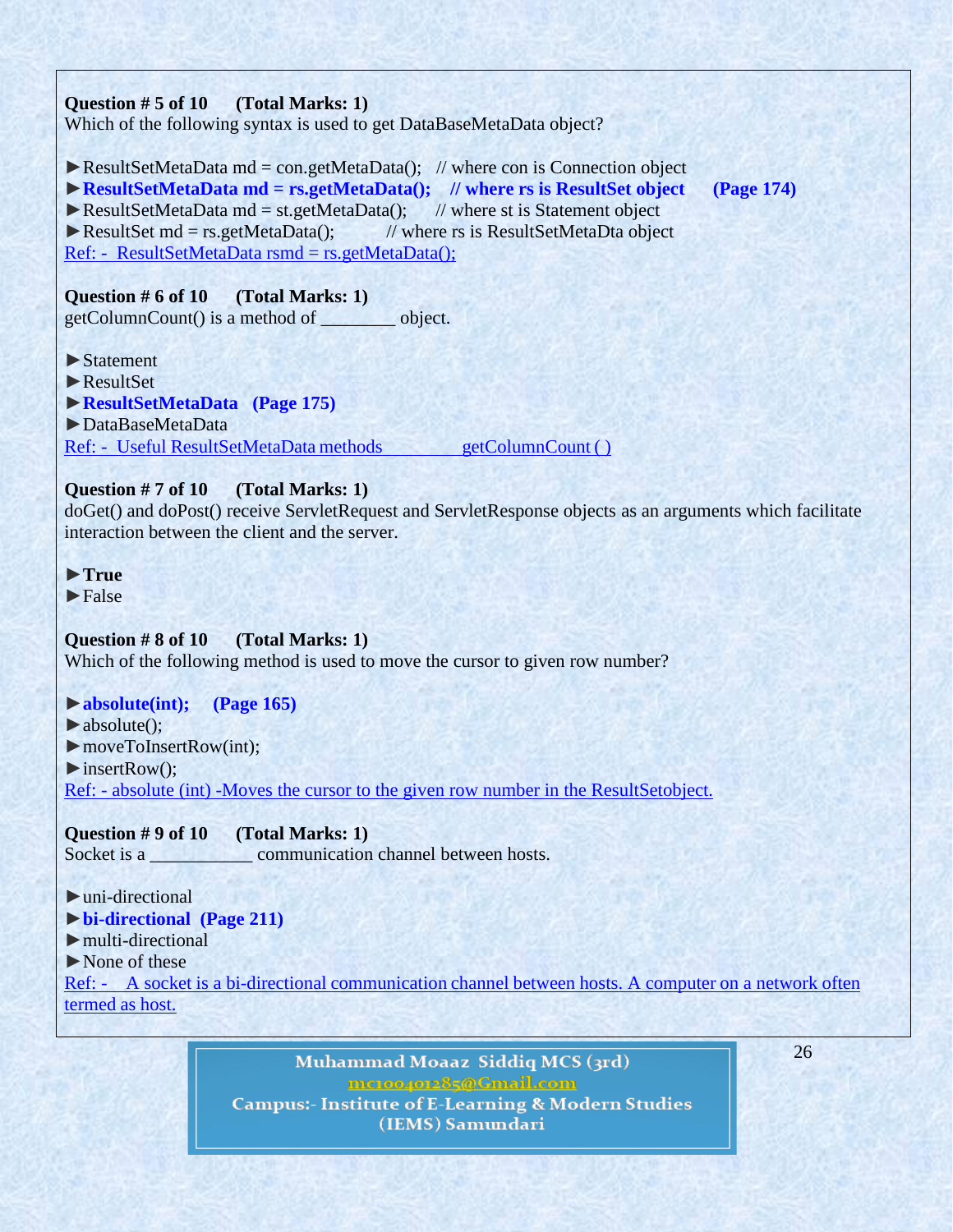# **Question # 10 of 10 (Total Marks: 1)**

When JSP page compiled, it is translated into?

- ►Applet
- ►Application
- ►**Servlet (Page 330)**
- ►Web Browser

Ref: - Entire JSP page gets translated into a servlet (once), and servlet is what actually gets invoked (for each request)

# **Question # 1 of 10 (Total Marks: 1)**

To define the error page in JSP we use following tag?

- ►exception-type
- ►error-type

# ►**error-page (Page 393)**

►exception-page

Ref: - JSP pages are informed about the error page by setting errorPage attribute of page directive

# **Question # 2 of 10 (Total Marks: 1)**

Which of the following is called pure abstract class?

- ►Concrete Class
- ►Wrapper Class
- ►**Interface (Page 98)**

►Abstract class with no abstract method Ref: - All the methods inside an interface are abstract by default thus an interface is tantamount to a pure abstract class

**Question # 3 of 10 (Total Marks: 1)** The relationship between class and interface is called \_

# ►**'Is a' relationship (Page 98)**

- ►'Has a' relationship
- ►'Responds to' relationship

 $\triangleright$  None of the above given

Ref: - Relationship between a class and interface is equivalent to "responds to" while "is a" relationship exists in inheritance.

**Question # 4 of 10 (Total Marks: 1)** Which of the following statement object is used to execute simple SOL statement?

> Muhammad Moaaz Siddiq MCS (3rd) metoopote85@Gmail.com **Campus:- Institute of E-Learning & Modern Studies** (IEMS) Samundari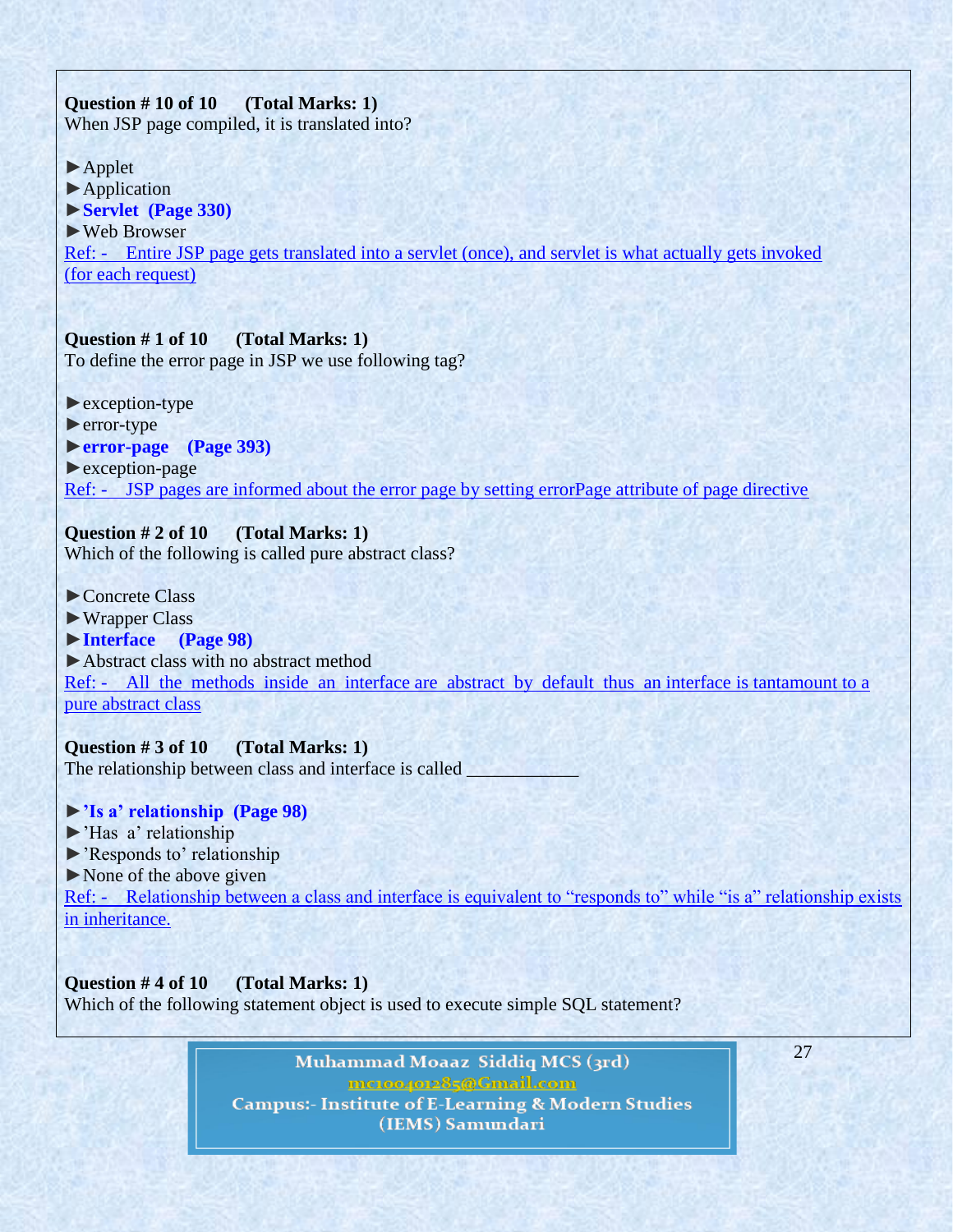►**Statement (Page 159)** ►PreparedStatement ►CallableStatement ►None of given (right Answer) Ref: - The Statement objects are used for executing simple SQL statements

### **Question # 5 of 10 (Total Marks: 1)**

Which of the following function will be used to register event handler with events generators (button)?

►addAction()

►**AddActionListener() (Page 123)**

►AddKListener()

►ActionListener()

Ref: - The event generator is told about the object which can handle its events. For example, if b1 is JButton then b1.addActionListener(this);

### **Question # 6 of 10 (Total Marks: 1)**

WindowsListener interface contains **methods** 

►Four

 $\blacktriangleright$  Six

►**Seven (Page 133)**

 $\blacktriangleright$  Eight

Ref: - "WindowListner" interface contains 7 methods

### **Question # 7 of 10 (Total Marks: 1)**

Java defines \_\_\_\_\_\_ for the listener interfaces having more than one event handling methods.

►Wrapper Classes

►Abstract Classes

►Concrete Classes

►**Adapter Classes (Page 136)**

Ref: - For listener interfaces containing more than one event handling methods, jdk defines adapter classes.

### **Question # 1 of 10 (Total Marks: 1)**

Which of the following statement object is used to execute store procedures?

### ►Statement

►PreparedStatment

- ►**CallableStatement (Page 159)**
- ►None of the above given

Ref: - Theses are used for executing stored procedures

Muhammad Moaaz Siddiq MCS (3rd) mc.compoz&5@Cmail.com **Campus:- Institute of E-Learning & Modern Studies** (IEMS) Samundari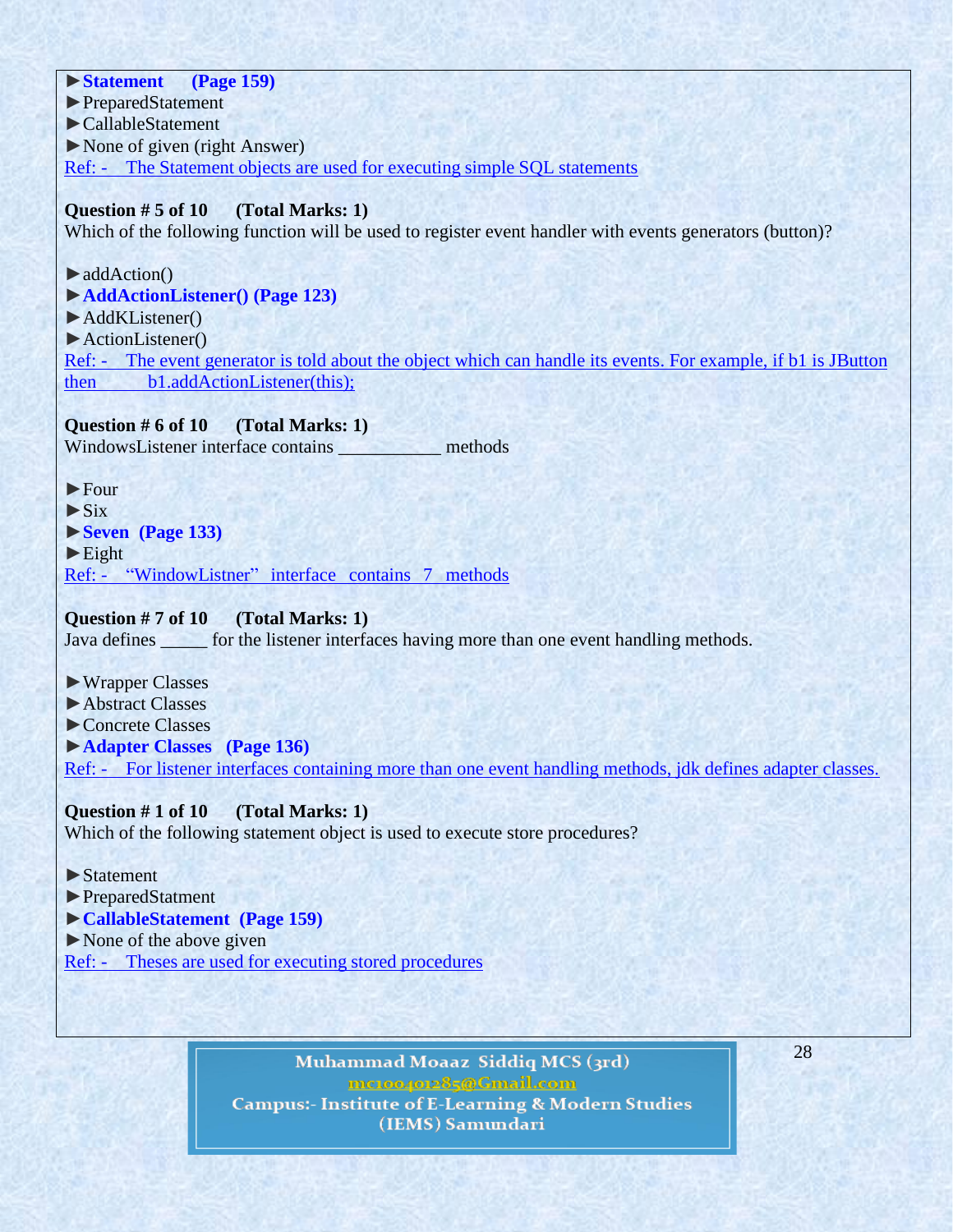### **Question # 8 of 10 (Total Marks: 1)**

Which of the following object is passed as an argument to paintComponent() method?

►Image object ►Jpanel object ►JFrame onject ►**Graphic object** [Click here for detail](http://books.google.com.pk/books?id=Xq9P8xly6iUC&pg=PA471&lpg=PA471&dq=object+is+passed+as+an+argument+to+paintComponent()+method&source=bl&ots=-AG5zHwGFf&sig=7bbJ7kHmD1Kplix5OGluvjiJl9k&hl=en&sa=X&ei=lejzT9blMYrU4QS72tnuBg&ved=0CFkQ6AEwBA#v=onepage&q) Ref: - Method paintComponent takes a Graphics object as an argument. This object is passed to the paintComponent method by the system.

### **Question # 9 of 10 (Total Marks: 1)**

previous() is a method of \_\_\_\_\_\_\_\_\_\_\_ object.

- ►Statement
- ►ResultSet
- ►ResultSetMetaData
- ►Connection
- Ref: Useful ResultSet's Methods

**Question # 10 of 10 (Total Marks: 1)** Servlets are used to

- $\blacktriangleright$  Create graphics
- ►**Provide dynamic web contents which extend web servers (Page 248)**
- ►Develop applets
- ►Create GUI

Ref: - Sun Java introduced Servlets and JSP that provided more speed and security as well as better tools for web page creation

### **Question # 1 of 10 (Total Marks: 1)**

isReadOnly() is a method of \_\_\_\_\_\_\_\_\_ object.

### ►ResultSet

- ►**ResultSetMetaData (Page 177)**
- ►DataBaseMetaData
- ►Connection
- Ref: Useful ResultSetMetaData methods

**Question # 2 of 10 (Total Marks: 1)** Interface of HttpServletResponse extends class ServletResponse  $\blacktriangleright$  False ►**True (Page 263)** Ref: - check handouts page

> Muhammad Moaaz Siddiq MCS (3rd) metoopote85@Gmail.com **Campus:- Institute of E-Learning & Modern Studies** (IEMS) Samundari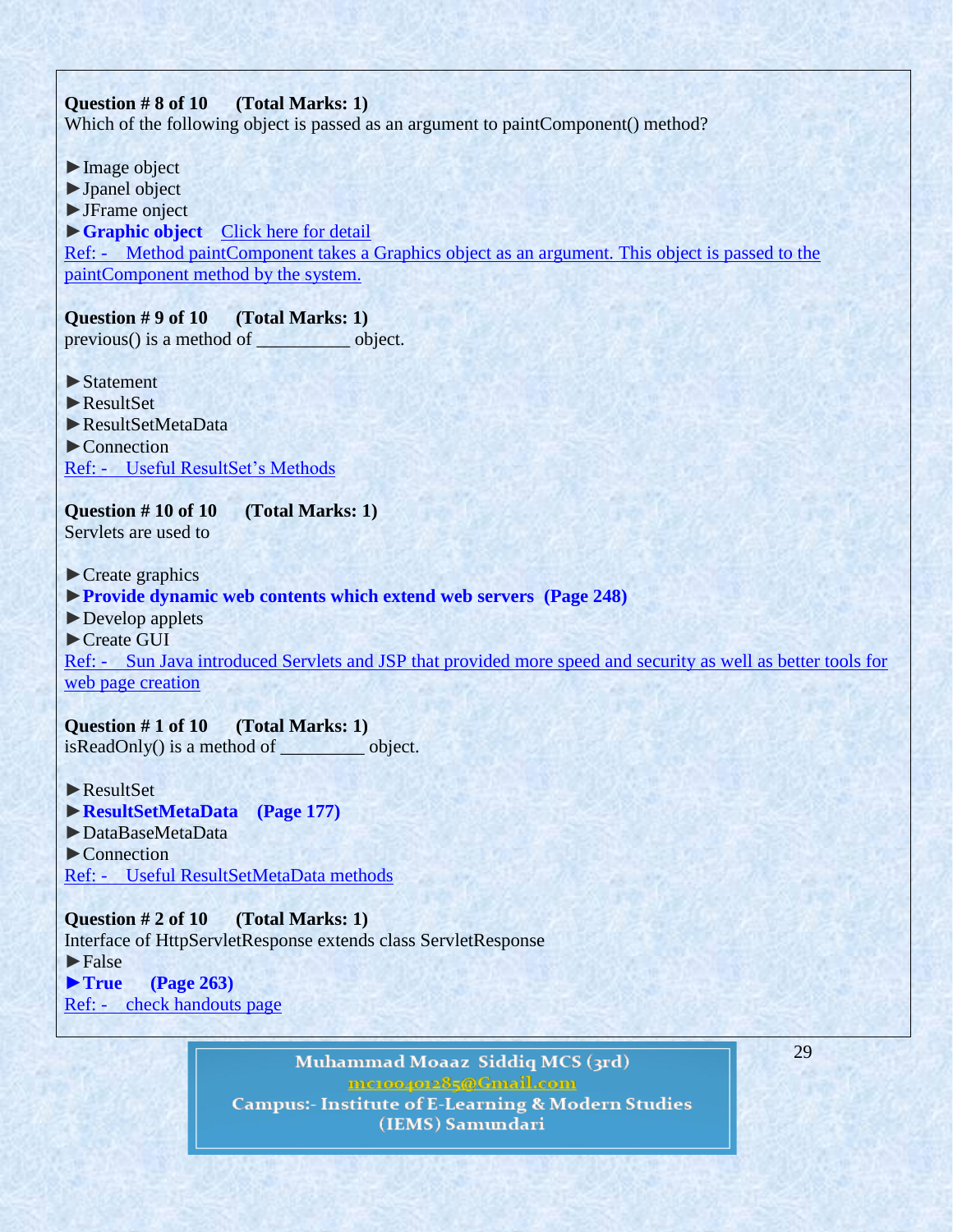### **Question # 3 of 10 (Total Marks: 1)**

Which of the following method is used to determine whether a database is read only or not?

- $\blacktriangleright$  is Readonly()
- ►isReadOnly() (Page 177)
- $\blacktriangleright$  isreadonly()
- $\blacktriangleright$  IsReadOnly()

 $\blacktriangleright$  Ref: - is ReadOnly( ) Retrieves whether this database is in read-only mode

**Question # 4 of 10 (Total Marks: 1)** Servlet mapping is defined in

 $\blacktriangleright$  servlet

►**web.xml** click here for [detail](http://www.adp-gmbh.ch/java/web_application/web_xml.html) rep

►html

►JSP

Ref: - The web.xml file defines each servlet and JSP page within a Web Application.

### **Question # 5 of 10 (Total Marks: 1)**

getrequest() method gets information from a client and postrequest() method posts data to a client.

►True

►**False** [Click here for detail](http://www.academictutorials.com/answers.asp?id=52)

**Question # 6 of 10 (Total Marks: 1)**

getAttribute(String) extracts----------- stored value from a session object

- ►Subsequently
- ►None of these
- ►**Previously (Page 320)**

►Currently Ref: - Extracts previously stored value from a session object.

**Question # 7 of 10 (Total Marks: 1)**

To destroy the session in Servlet we use?

 $\blacktriangleright$  session.destroy()

- ►**session.invalidate()** [Click here for detail](http://www.roseindia.net/interviewquestions/servlet/session-tracking.shtml)
- $\blacktriangleright$  session.end()
- $\triangleright$  session.Kill()

Ref: - You can call invalidate() method on the session object to destroy the session. session.invalidate();

Muhammad Moaaz Siddiq MCS (3rd) mc.oope.e85@Gmail.com **Campus:- Institute of E-Learning & Modern Studies** (IEMS) Samundari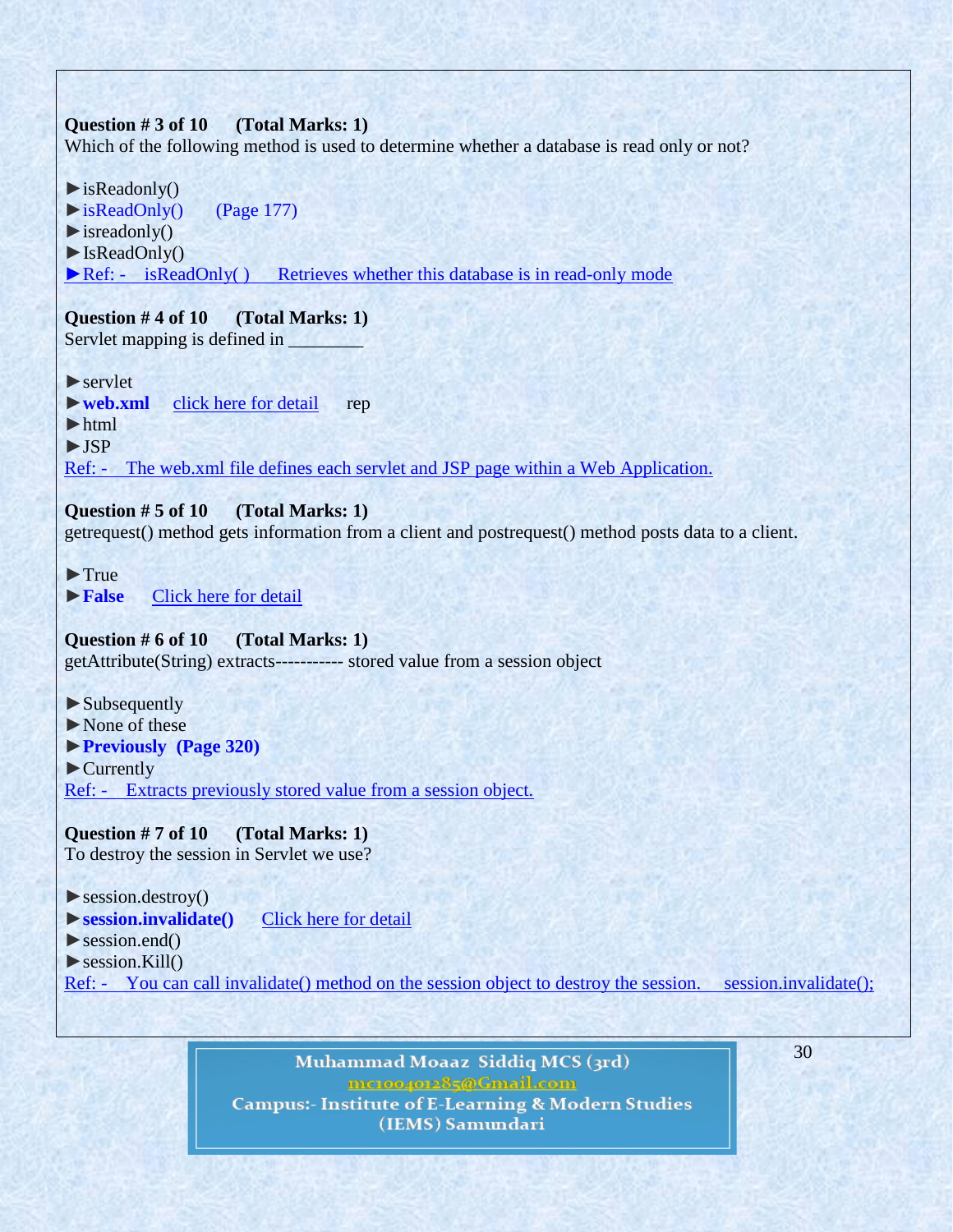### **Question # 8 of 10 (Total Marks: 1)**

From the following which session tracking technique is used when new session is started?

- ►Cookies
- ►URL Rewriting
- ►**Both Cookies and URL Rewriting (right Answer) (Page 297)**
- ►None of these

Ref: - Three typical solutions come across to accomplish session tracking. These are

- 1-Cookies
- 2-URL Rewriting
- 3-Hidden Fields

# **Question # 9 of 10 (Total Marks: 1)**

HttpSession stores session information in

- ►File system of client
- ►File system of server
- ►**A cookie ( Page 316)**
- ► A session object

Ref: - the Servlet will automatically create a session cookie and store the session ID within that cookie.

# **Question # 10 of 10 (Total Marks: 1)**

HttpServletResponse object is created when web server executes the servlet. This object is passes to the servlet service method which passes it to doGet () or doPost().

- ►**True** [Click here for detail](http://www.alnaja7.org/Programmer/393/servlet/Servlet_Overview_and_Architecture.htm)
- $\blacktriangleright$  False

Ref: - The Web server that executes the servlet creates an HttpServletRequest object and passes this to the servlet's service method (which, in turn, passes it to doGet or doPost).

> Muhammad Moaaz Siddiq MCS (3rd) metoopote85@Gmail.com **Campus:- Institute of E-Learning & Modern Studies** (IEMS) Samundari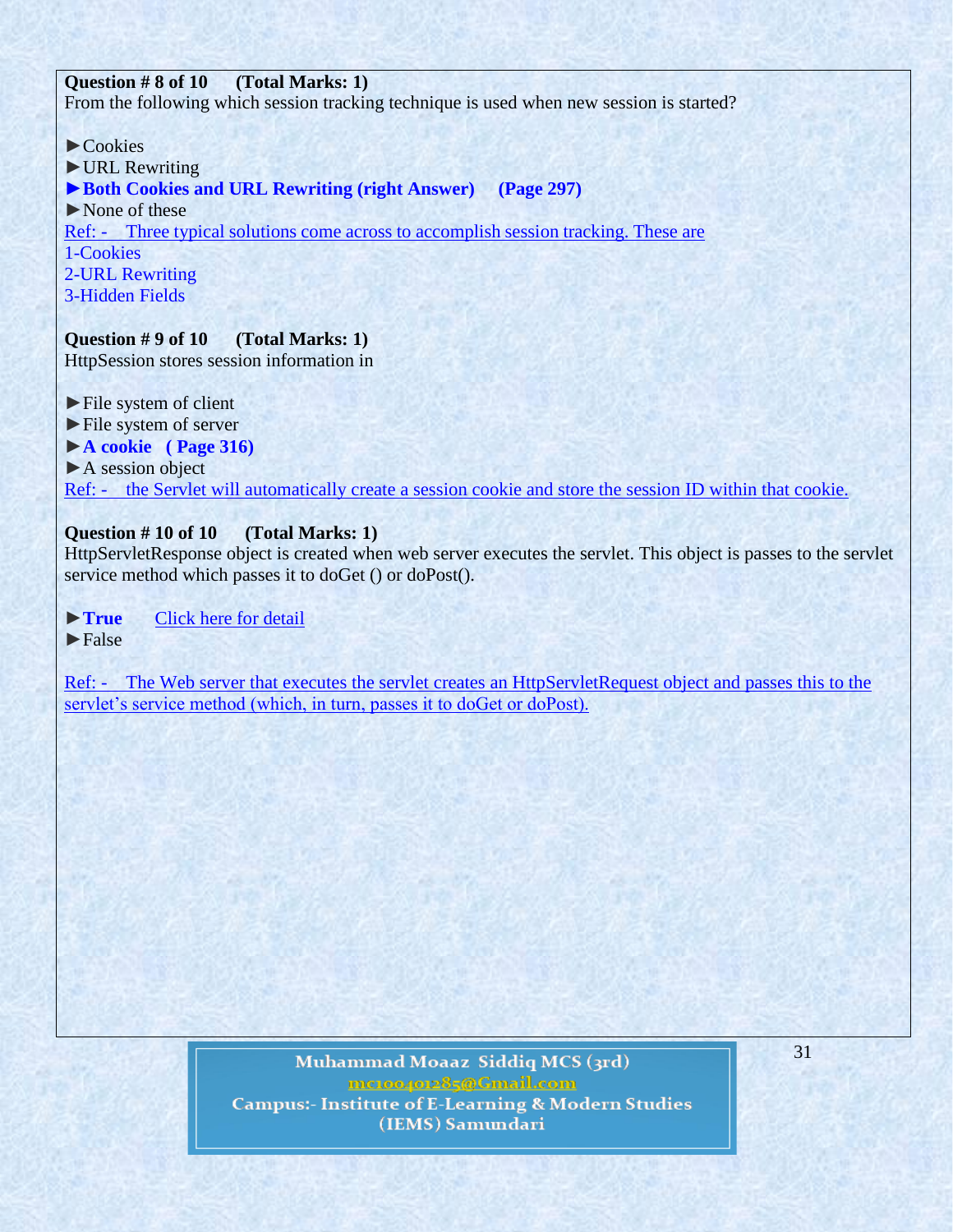# **CS506 Web Design and Development Quiz No.2 June 13, 2012**

### **Question # 1 of 10 (Total Marks: 1)**

Which of the following object contains information specific to a servlet? Select correct option:

### ►**ServletContext** [Click here for detail](http://docs.oracle.com/javaee/1.3/api/javax/servlet/GenericServlet.html)

- ► ServletConfig
- ►ServletRequest
- ►ServletResponse

Ref: - the ServletConfig object that contains configuration information for this servlet

### **Question # 2 of 10 (Total Marks: 1)**

Which of the following method takes the place of constructor in an Applet? Select correct option:

 $\blacktriangleright$ run()

 $\blacktriangleright$  main()

►**init()** [Click here for detail](http://math.hws.edu/eck/cs124/javanotes4/c6/s1.html)

### $\blacktriangleright$  start()

Ref: - the init() method. This method is called just after the applet object has been created and before it appears on the screen.

### **Question # 3 of 10 (Total Marks: 1)**

Which of the following is NOT a method of ResulSet object? Select correct option:

#### $\blacktriangleright$ next()

 $\blacktriangleright$  absolute(int) ►executeQuery(sql) (Page 161-166)  $\blacktriangleright$ updateRow() Ref: - read handouts lecture 16

> Muhammad Moaaz Siddiq MCS (3rd) mc.or/or85@Cmail.com **Campus:- Institute of E-Learning & Modern Studies** (IEMS) Samundari